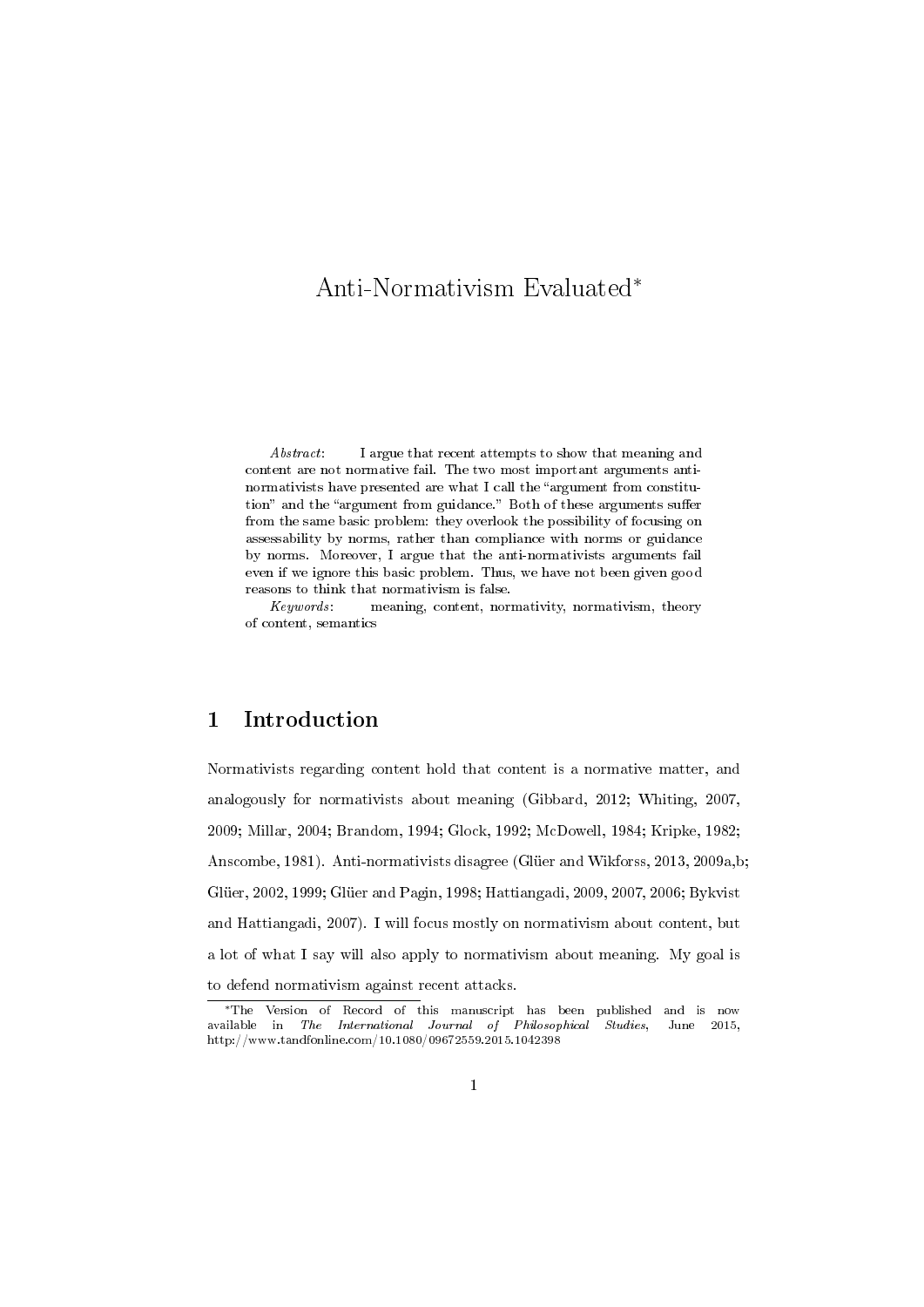What is normativism? I think of normativism as a thesis in the foundational theory of content. Robert Stalnaker (1997) distinguishes descriptive semantics, which tells us what semantic values expressions of a language have, from foundational semantics, which tells us what determines the correct descriptive semantics for an actually used language. Such a distinction can be applied in the theory of content more generally. Normativists hold that normative facts necessarily covary with the correct descriptive theory of content for a given language or the mental states of a subject.<sup>1</sup> Content-determining normativism (CD-normativism) holds that normative facts partially determine the correct descriptive theory; content-engendered normativism (CE-normativism) holds that the norms are merely a consequence of the correct descriptive theory. I will mostly focus on CD-normativism.

The debate doesn't concern what we may call "compositional semantics,"<sup>2</sup> i.e. a theory that articulates our tacit semantic competence. Normativism, as I understand it, is a claim about what anchors the technical concepts we use in our (compositional) theory of content, in something that we can understand independently of these technical concepts, where such an anchoring or explanation need not be reductive. The technical concepts we might want to use include "truth at a point," "reference," "assertability," "provability," "incompatibility," "inferential role," etc. Normativists claim that some concepts we need for stating the correct theory of content must be explained in terms of norms  $-$  typically norms governing linguistic or mental acts or states.<sup>3</sup>

Thus, normativism, in the CD version, is the view that we must explain the central concepts of our theory of content in terms of norms, and that normative facts are among the facts that determine the correct descriptive theory of

 $1$  Here I am ignoring the issue of non-factualism about normativity. Nothing in what follows hangs on this.

 $^{2}$ Here I am drawing on work by John McFarlane (2014) and Seth Yalcin (2011; 2014).

<sup>&</sup>lt;sup>3</sup>This is, e.g., what I take MacFarlane (2005) to be doing when he tries to make sense of the notion of relative truth by connecting it to the aim or norms of assertion.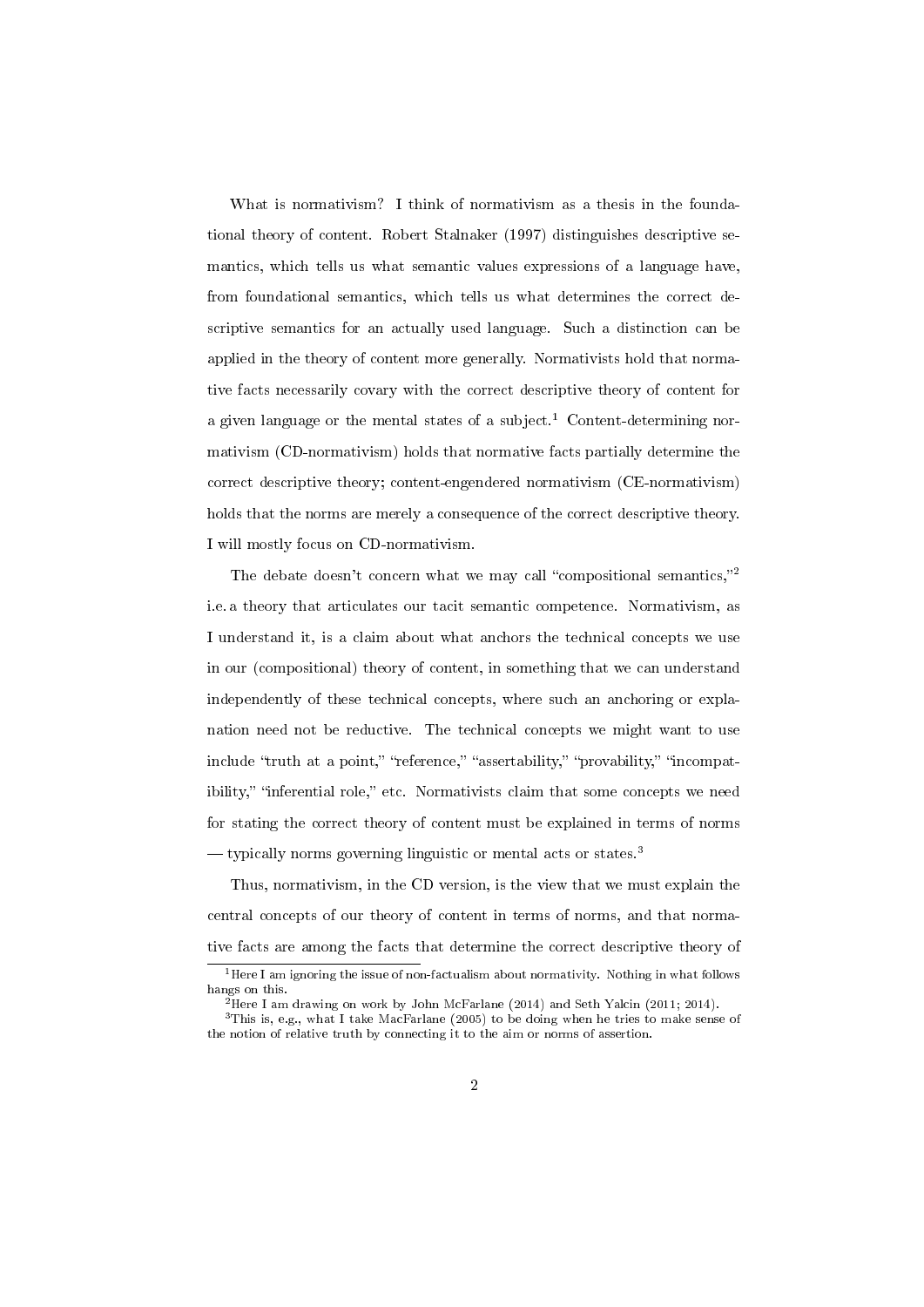content for a given language or the mental acts of a subject. Since this is how I see the issue, I will not discuss anti-normativist considerations of the following shape: Normativists think that meaning is normative because meaningful expressions, beliefs, etc. have correctness conditions. However, 'correctness' is not a normative term here; it can be explained in terms of truth, reference, satisfaction, etc. So normativism fails." Such considerations simply assume what is at issue, namely that the central concepts of the correct semantic theory are non-normative.

I shall not argue for normativism; I merely defend it against some challenges. I will assume that there is a plausible initial motivation for normativism. What could the motivation be? There are different such motivations for different people. Some think, e.g., that facts about meaning can (non-instrumentally) justify the use of expressions and concepts. Speaking for myself, I am a normativist because I think that the concept of a good inference must play a crucial role in our theory of content. By "good inference" I do not mean a model-theoretic or proof-theoretic notion or anything the like. At best, such notions are attempts to codify an antecedent notion of inferential goodness or validity (see Field, forthcoming). The concept of inferential goodness must be explained, I think, in normative terms; we must say something about what inferences we should and should not make.

The paper is structured as follows: I first give a rough sketch of the two central arguments against normativism and explain why they suffer from the same basic problem (Section 2). I then look at the debate in more detail. I present the dialectic as starting with a challenge for the normativist, and I say how the normativist should react (Section 3). The anti-normativist then offers her two central arguments to back up her challenge; I show that these arguments are unsuccessful (Sections 4 and 5).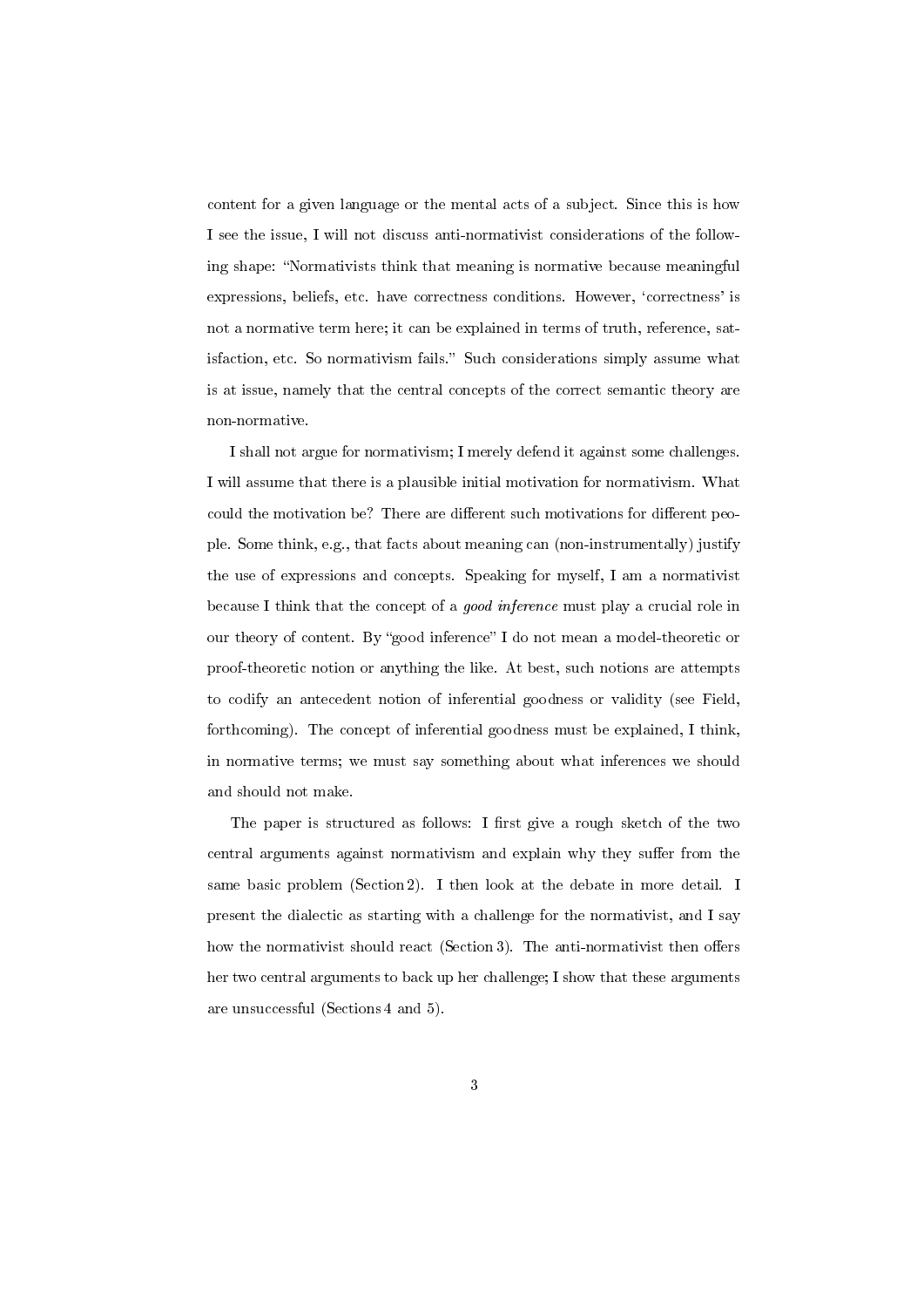# 2 The Basic Problem with the Anti-Normativists' Arguments

Different anti-normativists hold anti-normativism for different reasons. Some are motivated by the idea that anti-normativism is the only way to rescue us from semantic skepticism (Hattiangadi, 2007). Others seem motivated by the Davidsonian idea that the content of an utterance or mental state is the content that would be assigned to the utterance or state by an overall interpretation that makes the subject come out maximally (or sufficiently) rational (Glüer, 1999, 2000; Glüer and Wikforss, 2009a).<sup>4</sup> Despite these very different projects, anti-normativists are united in attacking normativism. Thus, anti-normativism is best evaluated by looking at the arguments anti-normativists have presented. In this section, I sketch two central anti-normativist arguments and explain what I see as the fundamental problem with them. I do this very quickly; I go into more detail later on.

As far as I can see, the two most important arguments anti-normativists have presented are what I call "the argument from constitution" and "the argument from guidance.<sup>5</sup> The argument from constitution goes like this (Glüer and Wikforss, 2009a, pp. 48-52): According to normativism, following particular norms is constitutive of having contentful mental states. Hence, we cannot violate these norms without ceasing to have contentful mental states, unless we are in mitigating circumstances. But norms that we cannot violate unless we are in mitigating circumstances are not genuinely normative. So normativism fails. A variant of the argument says that if a given expression or state having a certain content is constituted by the subject following a certain norm, the

 $4$  Let me briefly register where I disagree. Regarding the first motivation, I cannot see why normativism should make semantic skepticism unavoidable unless one adopts an error theory about normative judgments. Regarding the second motivation, I doubt that the criterion of (maximal) rationality can single out a unique descriptive theory of content.

 $5$  For what it is worth, those are the arguments that strike me as the strongest ones.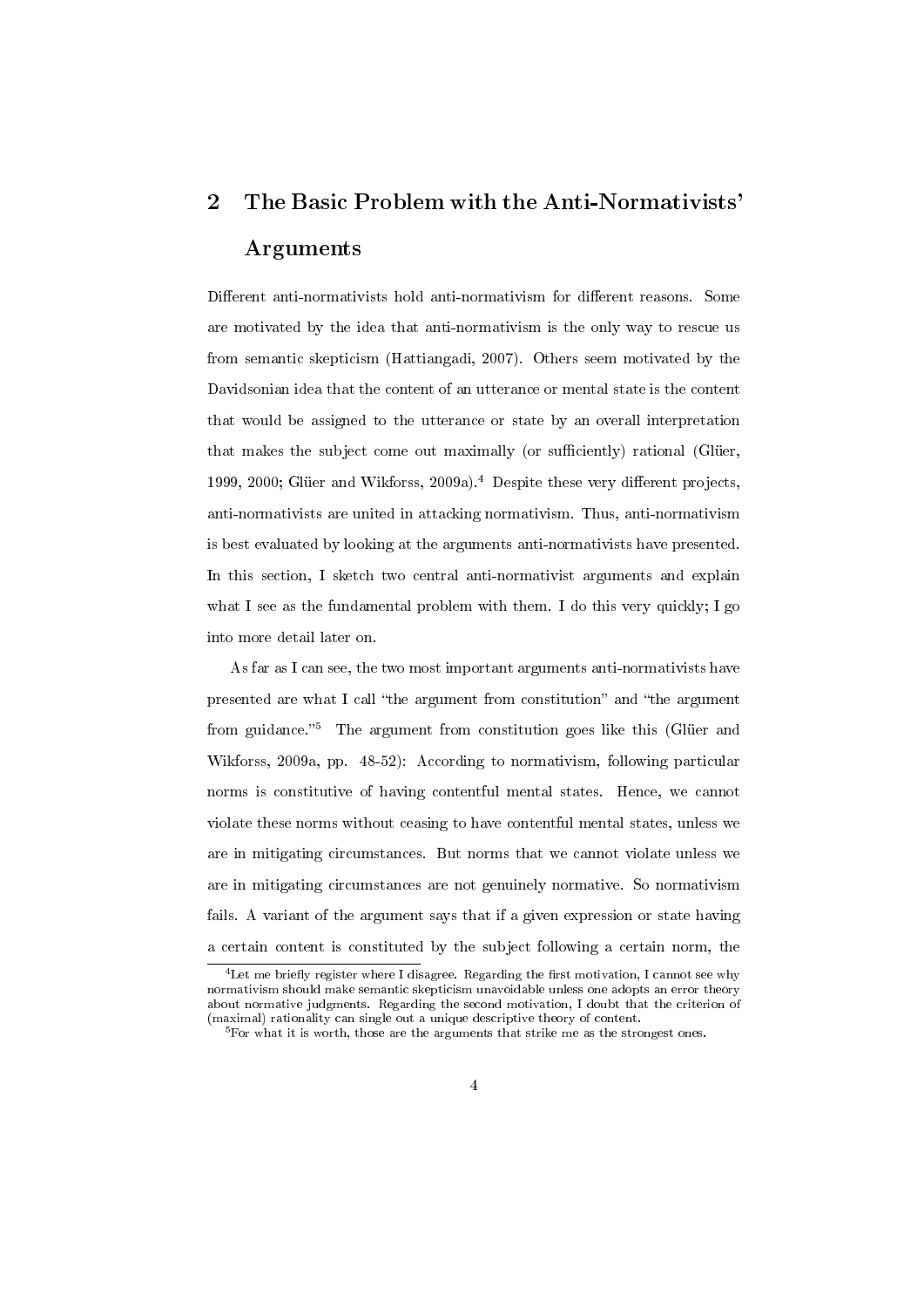subject cannot violate the norm unless she is in mitigating circumstances. So these "norms" are not genuine norms.

The argument from guidance goes like this (Glüer and Wikforss, 2009a, pp. 55-63): Normativists hold that every contentful state or act is the result of, or an instance of, the subject following a norm; the norm must guide the subject. But in order to follow a norm, the subject must have been in a different, and temporally prior, contentful state. Thus, a vicious regress ensues. A variant of this argument says that in order to create norms that could constitute facts about contentful acts and states, one needs some prior contentful acts or states.

Both of these arguments suffer from the same basic problem: anti-normativists overlook the possibility that norms can be constitutive of something without those who are subject to the norm being guided by the norm or being in accordance with the norm. One can think that divine commandments, e.g., are constitutive of morality while thinking that no one is guided by these commandments and everyone is violating them. Similarly, the claim that certain laws are constitutive of a legal system does not imply that anyone is guided by these laws or that anyone abides by them. Normativity is not always a matter of the first-person deliberative standpoint.

A plausible normativism holds, I think, that what partially constitutes facts regarding what someone means or what content a mental state has is that the subject is correctly assessable by certain norms. If an utterance or a mental state has a certain content, we can legitimately evaluate what the subject does in light of certain norms.<sup>6</sup> And it couldn't have this content if the norms didn't apply. Neither the argument from constitution nor the argument from guidance gets any traction with such a view.

Regarding the argument from constitution, the normativist can say that

 ${}^{6}$ I think the relevant norms here are norms of reasoning and norms of rational discourse. More on this below.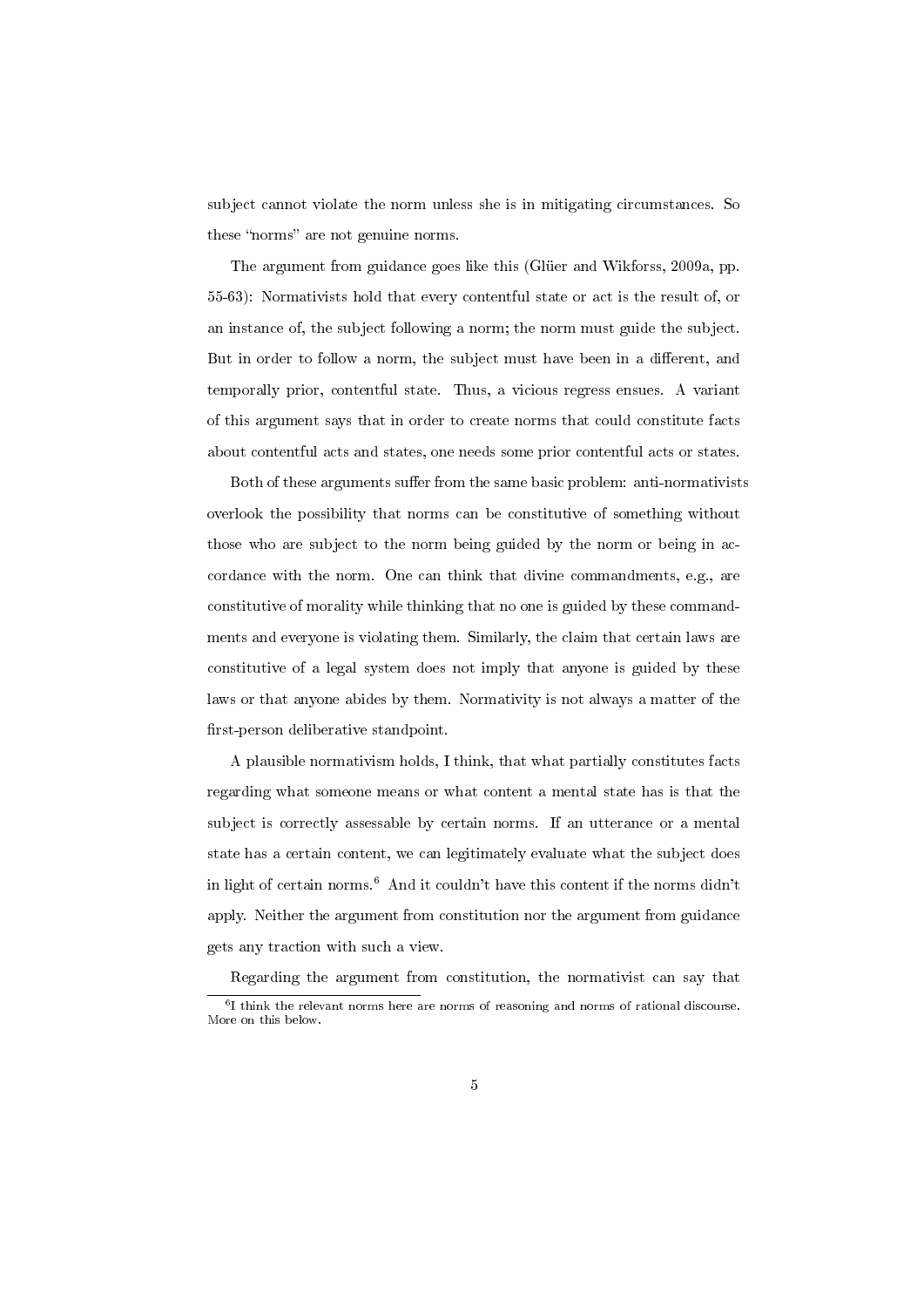someone who violates a norm outside of mitigating circumstances can nevertheless be assessable by the norm. And regarding the argument from guidance, the normativist can deny that every contentful act or state must be the result of, or an instance of, following a norm.

Anti-normativists might reply that the normativism I have in mind requires a conception of normativity that is very different from their conception. I am working with a third-personal, evaluative conception of normativity. They are interested only in norms that tell someone what to  $\text{do}$  — from a first-personal, deliberative standpoint (Glüer and Wikforss, 2013, p. 82). However, it is implausible to restrict the normative to a first-person standpoint. Judgments about what someone else should do are just as normative and prescriptive as judgments about what I myself should do. The nature of the normativity involved does not change just because the standpoint of assessment changes. Perhaps one sometimes has to follow a norm, or comply with the norm in sufficiently many cases, in order to fall under the norm. But norms like divine commandments and laws show that this need not always be so. If anti-normativists are not interested in normative assessments from the third-person standpoint, they cannot claim to have shown that content is not normative. If that is not their goal, that's great! But if it is, more work lies ahead of them.<sup>7</sup>

My sketch of the anti-normativists' arguments was very rough, and my reply was quick. So let us go through the dialectic more carefully. This will also give me a chance to highlight problems with the anti-normativists' arguments that are independent of the basic problem just outlined.

<sup>7</sup>Sometimes anti-normativists claim that some of their arguments apply not only to prescriptions but also to "pure evaluations, or norms concerning 'Sein-Sollen', not 'Tun-Sollen'' (Glüer and Wikforss, 2009a, p. 32n4). Notice, first, that the distinction between "ought-todos" and "ought-to-bes" is not the distinction I am using. If I say "You ought to  $\phi$ ," this is an "ought-to-do" but it is a third-personal assessment. This claim about what you ought to do can be true, whether or not you are guided by it. Second, the particular argument anti-normativists have in mind here is their response to what they call the "simple argument." Since I am not replying to the simple argument, I need not consider their response here.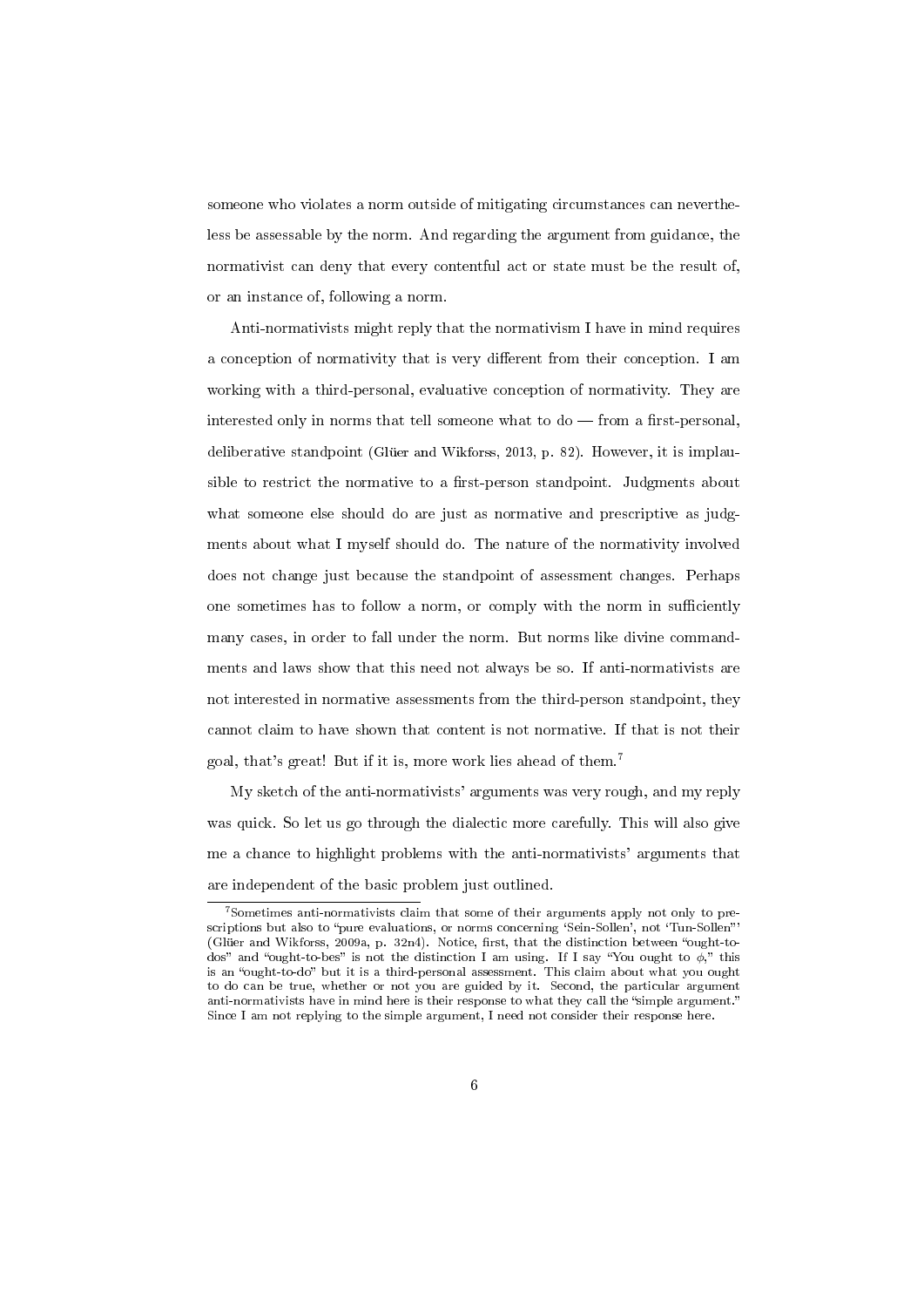## 3 The Anti-Normativist's Challenge

We can think of the debate between normativists and anti-normativists as beginning with a challenge: the anti-normativist challenges the normativist to formulate the norms that are (allegedly) essential to content. In a second step, the anti-normativist argues that none of the normativist's proposals work. In this section, I want to focus on the first step. We can formulate the antinormativist's challenge as an argument.

Argument A:

- $(A.P1)$  If content (meaning) is normative, a sentence of the form " $S$ 's mental state M has content  $C^{\prime\prime}$  ("S means F by t"), perhaps together with some non-normative statements, implies something of the form " $S$ ought/may (not)  $\phi$ ".
- $(A.P2)$  "S's mental state M has content C" ("S means F by t") implies nothing of the form "S ought/may (not)  $\phi$ ," not even together with some non-normative statements.
- $(A.C)$  ∴ Content (meaning) is not normative.

It is crucial to be clear about what kind of norm anti-normativists think is required to falsify (A.P2): First, the force of the norm must not depend on any antecedent desire (Glüer and Wikforss, 2009b; Hattiangadi, 2006, p. 228). Second, the norm must spell out a genuinely *semantic* obligation (Glüer and Wikforss, 2009a, pp. 35, 38; Hattiangadi, 2006, p. 237). Third, the norm must guide the linguistic behavior or reasoning of the agent (Glüer and Pagin, 1998; Glüer and Wikforss, 2009a, p. 32). Call these conditions the three "oughtconditions.

With these conditions in place, anti-normativists argue against particular principles that connect meaning-claims to ought-claims; e.g.: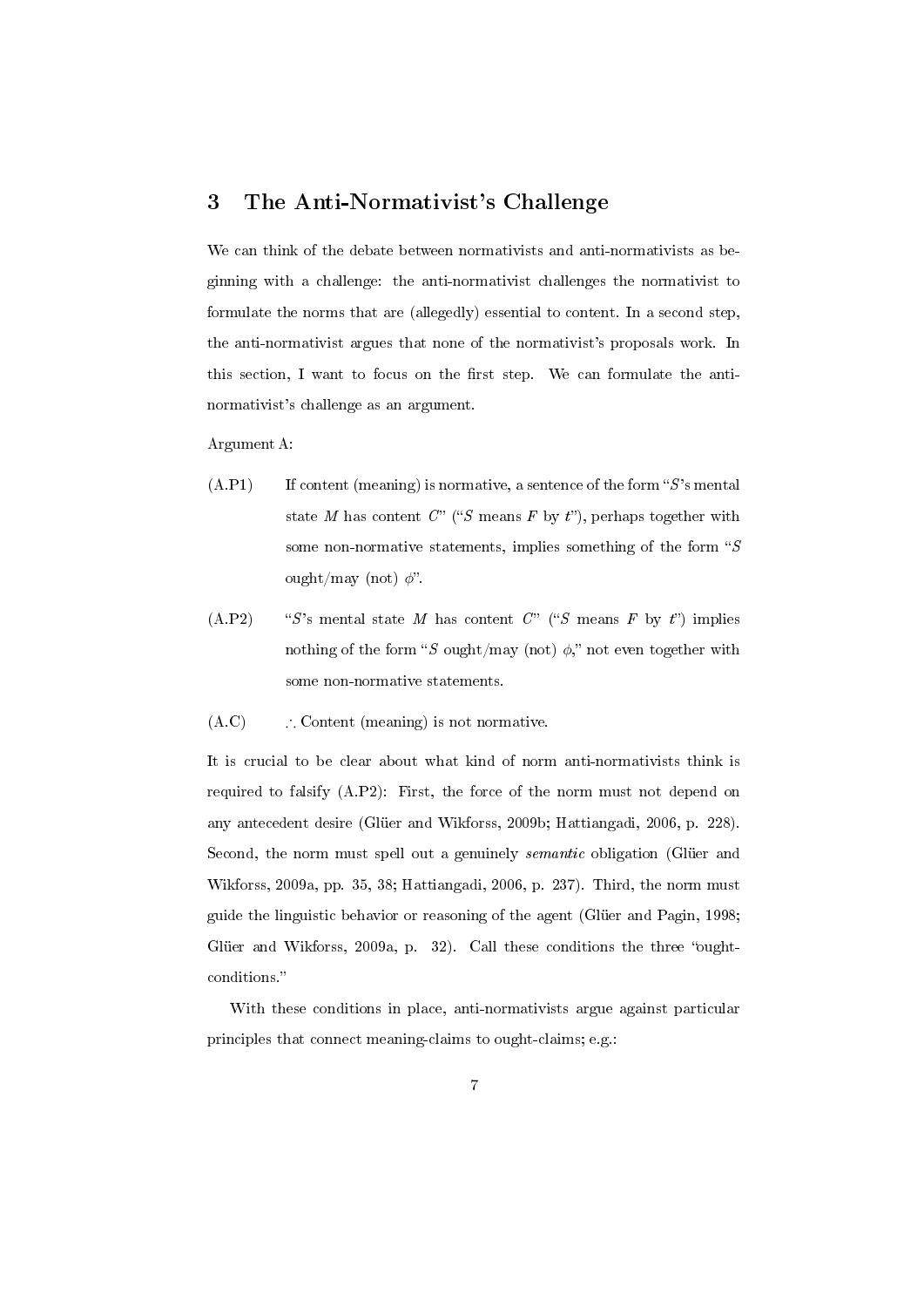- (N1) S means F by  $t \to (x)$  [S ought (to apply t to  $x \leftrightarrow x$  is F)].
- (N2) For all S and p: S ought to believe that  $p \leftrightarrow p$  is true.

Anti-normativists are right to reject these particular principles. This does not show, of course, that  $(A.P2)$  is true. Thus, the argument is a challenge to formulate norms that falsify (A.P2).

#### Evaluating Argument A

The debate about normativism has focused mostly on (A.P2). Before I turn to this debate, however, I want to note that the normativist might reject (A.P1). One reason why anti-normativists think that they can presuppose (A.P1) is that many normativists accept it. Kripke, e.g., famously claimed that meaning something by a sign must be such that, when suitably queried, "whatever in fact" I (am disposed to) do, there is a unique thing that I should do" (Kripke, 1982, p. 24). However, the normativist need not follow Kripke here. An analogy can help to bring this out.

We can, to a first approximation, think of the claim that meaning is normative in analogy to the claim that money is normative. The latter claim is naturally interpreted as saying: We cannot explain what money is without appealing to norms, and normative facts are among the facts that determine the correct descriptive theory of who has what amount of money. The moneynormativist might think, e.g., that we must appeal to norms governing property, which are typically genuinely prescriptive (and not, e.g., of the form " $x$  counts") as y in  $C$ ), in order to explain what money is. And she may think that the facts that determine who has what amount of money include facts regarding who has a right to what. Must the money-normativist claim that statements like " $S$  has a twenty-dollar bill in her pocket" imply statements of the form " $S$  ought/may (not)  $\phi$ ? It does not seem so. According to money-normativism, what makes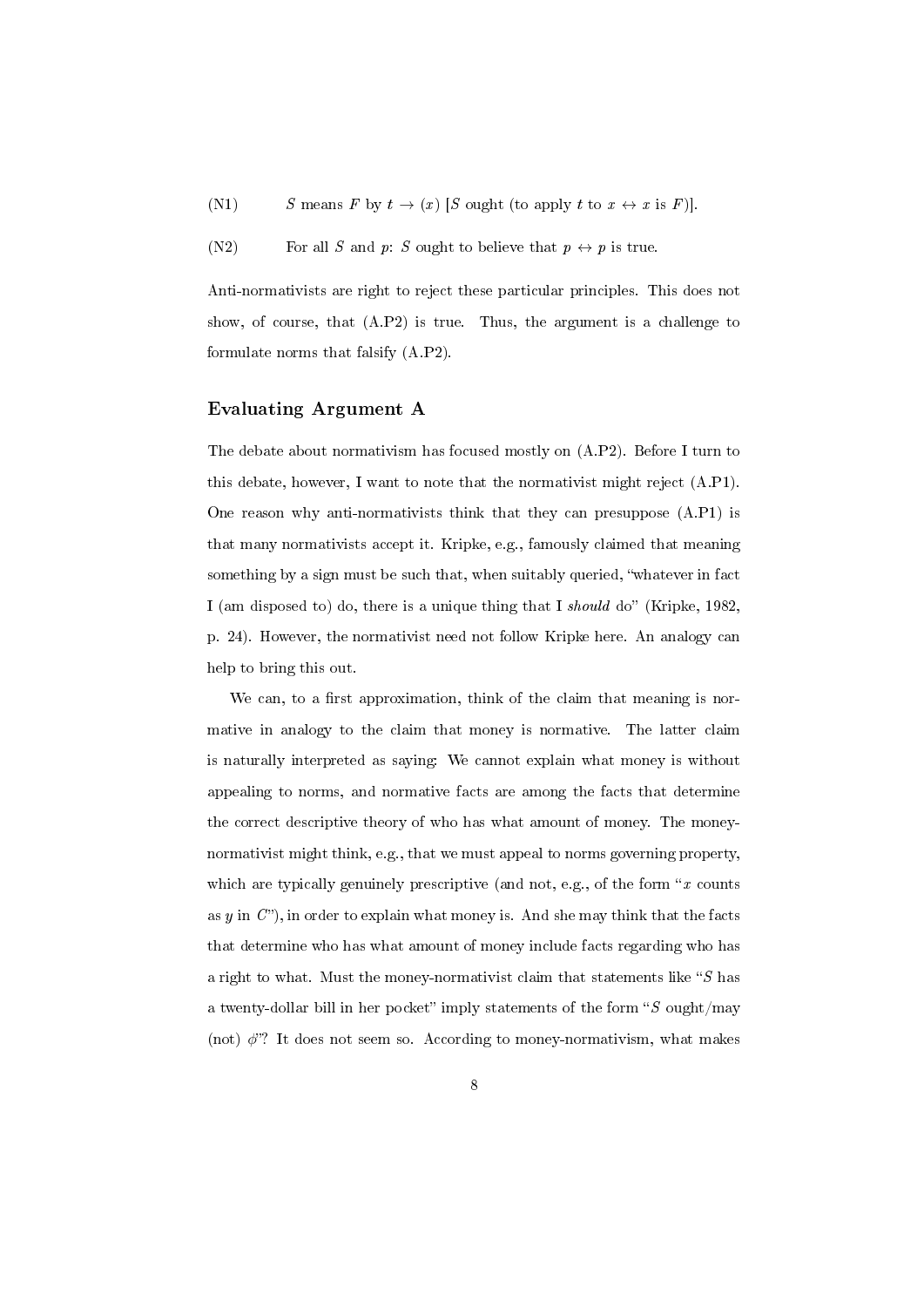something money is, *inter alia*, the role it occupies in a network of norms. It does not follow that individual statements about particular amounts of money always have normative implications. Similarly, the normativist about content can say that what makes something a contentful act or state is, inter alia, the role it occupies in a network of norms. It does not follow that statements of the form "S means F by t" or "S's mental state M has content  $C$ " always have normative implications.

One important difference between the cases is that there can be contentful thought and talk before money is around, while this is not so for content. I don't think this is a problem for the normativist. It will be more fruitful, however, to look at this issue in the context of (A.P2). So let's grant (A.P1) and answer the challenge directly by rejecting (A.P2).

My aim here is not to provide a normativist foundational theory of content. Rather, I want to give an example of what I take to be normative facts that falsify (A.P2), namely normative facts about reasoning. Claims about the contents of, e.g., beliefs imply proscriptions, namely proscriptions to reason in certain ways:

 $(N3)$  For every believable content C, there are ways W such that, if subject  $S$ 's belief  $B$  has content  $C$ , then  $S$  must not reason in ways  $W$ with  $B$  (with possible exceptions in special circumstances).

I don't think that  $(N3)$  is the only principle that falsifies  $(A.P2)$ , but it will serve well as an illustration.<sup>8</sup> The truth of  $(N3)$  follows from two plausible premises: First, for every possible belief, there is a way to reason fallaciously with the belief, and which pieces of reasoning are fallacious depends on the content of the belief. Second, you must not reason fallaciously. The principle allows that there

 $\overline{\text{8}}$ The application of (N3) to Kripke's famous case of quaddition is straightforward: If Kripke means addition, and not quaddition, by  $4$ , he may not reason in such a way that his result for the query "What is  $57+68$ ?" is "5."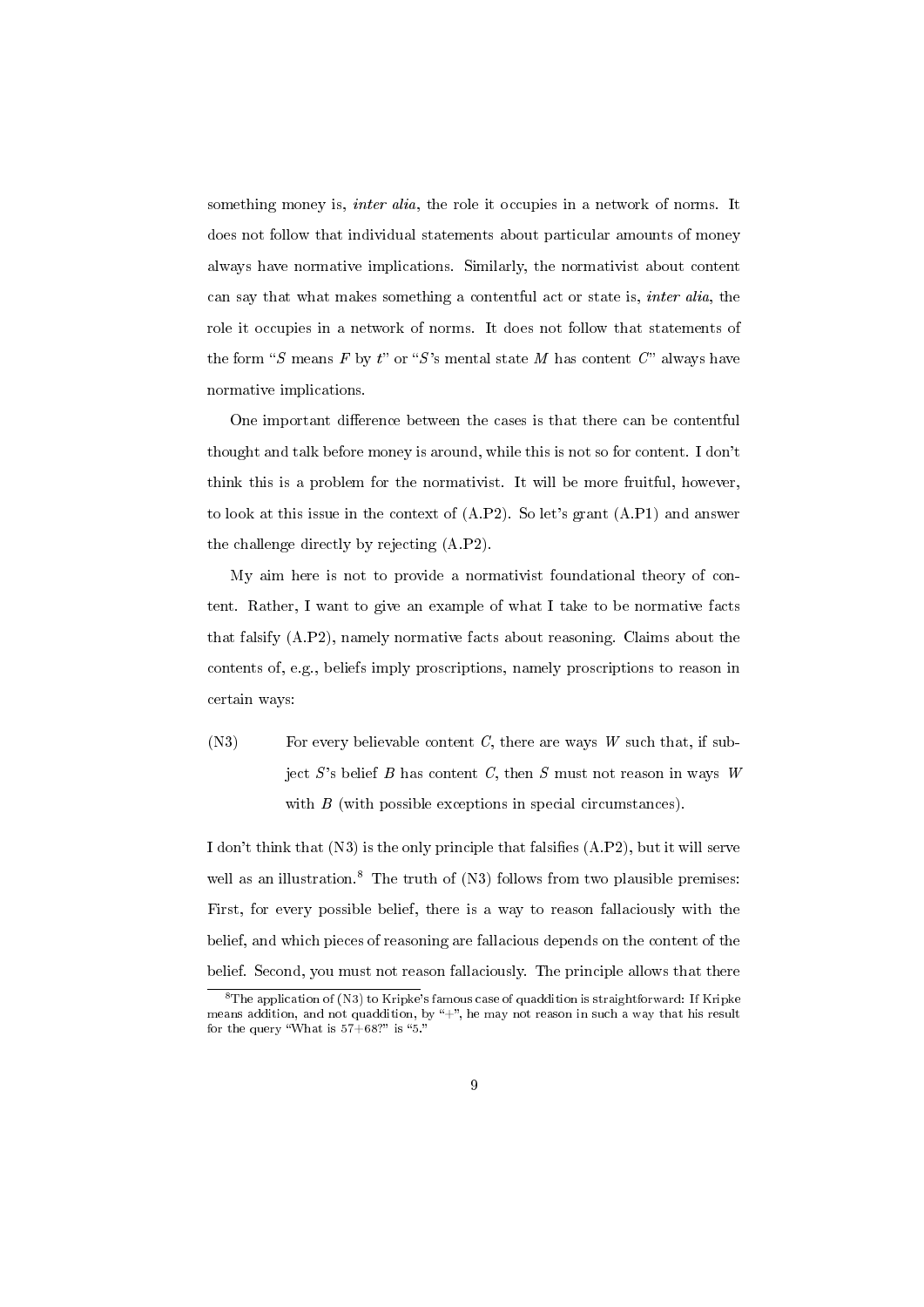are special circumstances in which you may reason fallaciously, but normally you must not. If you reason fallaciously, you are open to legitimate criticism. You cannot block this criticism by pointing out that you don't have certain desires. Reasoning fallaciously is irrational, and calling someone "irrational" is a genuinely normative evaluation. Thus, (N3) is true and spells out genuine normative consequences of content ascriptions. Moreover, (N3) does not depend on any particular theory of content.

Anti-normativists have considered and rejected norms like (N3). As far as I can see, they have five objections that we can apply, with slight adjustments, to (N3). The two most important objections are versions of the argument from constitution and the argument from guidance:

- (i) Proscriptions like the one in (N3) are constitutive of the beliefs involved and, hence, cannot be violated outside of mitigating circumstances" (Glüer and Wikforss, 2009a, p. 51).
- (ii) Norms governing reasoning cannot be "rules in anything like the sense we are interested in: prescriptions capable of guiding an activity or performance" (Glüer and Wikforss, 2009a, p. 48).

I will discuss these points in the next two sections. In addition to these major objections, anti-normativists have three smaller points:

- (iii) The proscription in (N3) is not genuinely semantic (Glüer and Wikforss, 2009a, p. 38); it derives from the norm of rationality that you must not reason fallaciously.
- (iv) Saying that something is irrational is not a genuinely normative evaluation. If a subject reasons fallaciously, "the subject is being irrational, but it is a further question whether holding an irrational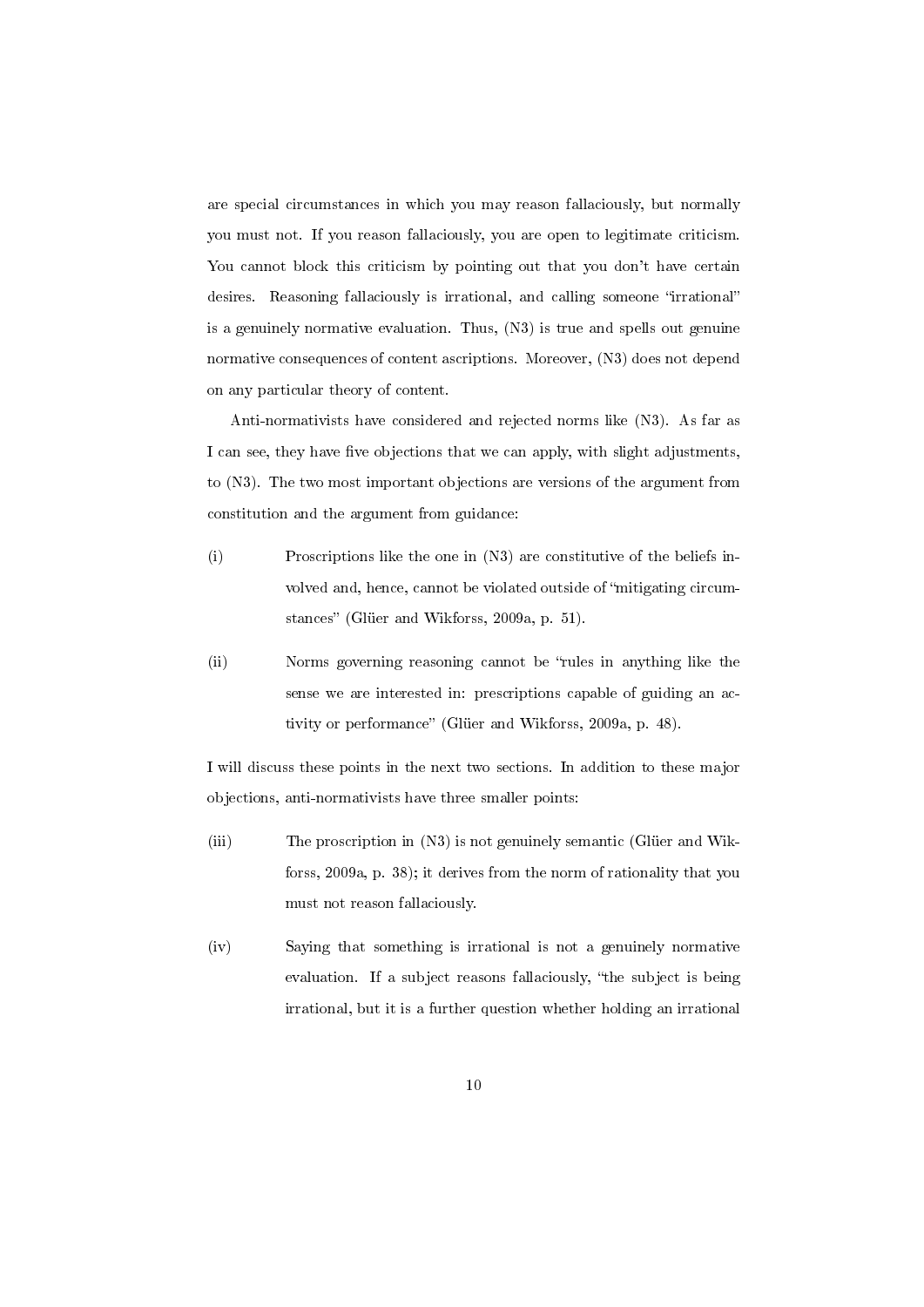belief is wrong in the sense of violating a norm" (Glüer and Wikforss, 2013, p. 91).

(v) Norms of reasoning, and the like, cannot determine the full set of truth or satisfaction conditions for an expression or mental state (Hattiangadi, 2007, p. 206). Norms that are strong enough to do that lead to obligations no one can fulll.

In this section, I want to discuss only points (iii)-(v). With respect to point (iii) it is important to keep in mind what the CD-normativist is trying to do: she wants to connect normative facts about, e.g., reasoning, assertion, belief, etc. to facts about what the correct descriptive theory of content for a given subject or community is. It cannot be an objection to this idea that facts about content make contact with normative facts only via pragmatics or the theory of rationality. That is simply part of normativism. The CD-normativist thinks that in order to make sense of our theory of content and to determine whether it is adequate, we must look at the connection between the theory of content and the theory of rationality or pragmatics.<sup>9</sup>

The anti-normativist might respond that my reply to point (iii) depends on me favoring CD-normativism, which says that norms partially determine the contents of utterances and thoughts, over CE-normativism, which says that the content is determined independently and merely gives rise to the norms in question (Glüer and Wikforss, 2009a,c). They may think that, on CE-normativism,  $(N3)$  is like the norm: "If you are so heavy that sitting on someone else would kill that person, you must not sit on anyone." Satisfying the antecedent is a straightforwardly non-normative matter. The normative force of the statement derives from the norm that you must not kill anyone. Similarly, the anti-normativist may think that the fact that  $S$ 's belief  $B$  has content  $C$  is a non-normative

 $9\,\mathrm{Gli}$ ¿cer and Wikforss seem to implicitly acknowledge this when they raise objections like point (iii) only against CE-normativism and not against CD-normativism.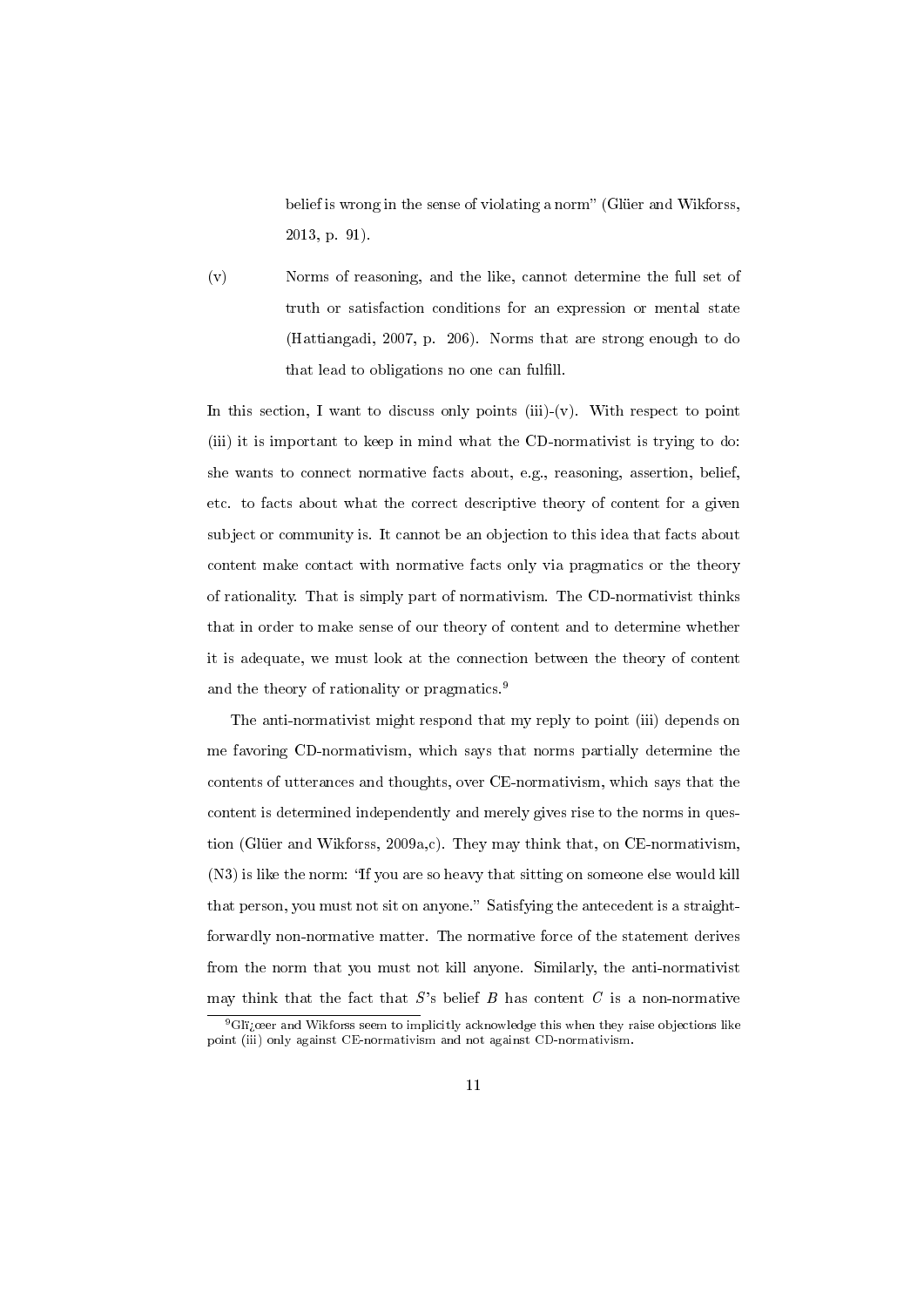matter. The normative force of (N3) depends on the norm that you must not reason fallaciously (Glüer and Wikforss, 2015; Hattiangadi, 2006). However, that's not plausible. Compare the norm "If doing  $\phi$  would be coward, then you must not do  $\phi$ ." Is it plausible that something being coward is a non-normative fact and that the norm derives its force from the norm that you must not do what is vicious? No. What makes the action bad is first and foremost that it is coward, and we can connect its cowardice to other vices by saying that the act is vicious. Similarly, for a CE-normativist, a piece of fallacious reasoning is bad first and foremost because it involved such-and-such contents in such-and-such a way. To call it a fallacy does not specify the deeper ground of the badness; it merely connects this particular piece of reasoning with other pieces of reasoning that are also bad. By contrast, in the case of sitting on someone, what makes the action bad is first and foremost that it is an act of killing someone. So (N3) is like the norm concerning cowardice and not like the norm concerning obesity. Thus, objection (iii) fails not only against CD-normativism but also against CE-normativism.

This brings us to point (iv), i.e., the claim that assessments in terms of rationality are not genuinely normative. Anti-normativists try to defend this surprising thesis by providing a non-normative conception of rationality.

Strictly speaking, on our account reasons are (true or false) propositions. Having such a reason is simply to believe the relevant proposition. [...] The reasons themselves, the propositions that are the contents of the relevant beliefs, stand in inferential or evidential relations. And beliefs stand in reasons relations because their contents stand in these relations; reasons relations between beliefs 'piggy-back' on the inferential or evidential relations their contents stand in. [...] With reasons relations thus in place, we can then say that it is rational for a subject  $S$  to believe that  $p$  iff  $p$  is evidentially supported (to a sufficient degree) by the reasons the subject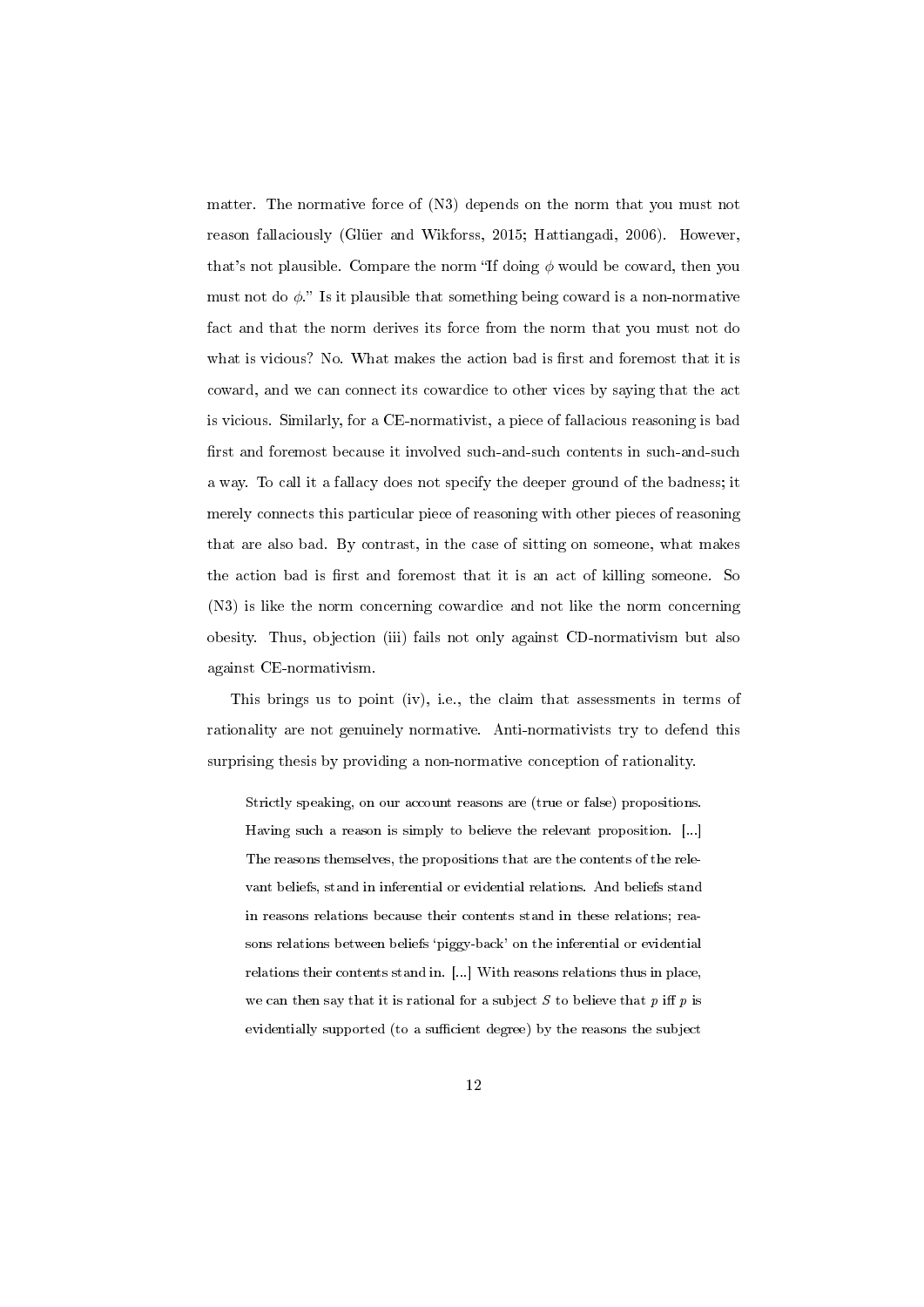has. Rationality in general thus becomes a matter of the degree to which a subject's beliefs in fact instantiate the pattern of evidential relations between their contents. (Glüer and Wikforss, 2013, pp. 90-91)

This conception of rationality presupposes that we don't have to bring in norms of reasoning in order to explain the contents of beliefs or the "inferential" and "evidential" relations between these contents. Clearly, the CD-normativist will deny this. So the argument is question-begging against CD-normativism. But the problem with this argument against the normativity of rationality runs deeper. To see this, notice that a parallel argument could be used to show that morality is not normative: "The belief that p and the intention to  $\phi$  stand in the being-a-moral-reason-to relation because their contents stand in an appropriate relation of moral support. It is moral for a subject to intend to do  $\phi$  iff the content of the intention to  $\phi$  is morally supported (to a sufficient degree) by the reasons the subject has. Being moral is a matter of the degree to which a subject's beliefs and intentions instantiate the pattern of moral support relations between their contents." Clearly, these considerations don't show that morality is not normative. The pattern would not be a pattern of moral support if it were permissible to reason practically about a relevant topic without instantiating it. That's where the normative force of morality shows up. Similarly, the relations of inferential and evidential support would not be such relations if it were okay not to instantiate (any of) them when reasoning theoretically. You shouldn't reason fallaciously. Whatever the anti-normativist says about relations between contents, she is not characterizing rationality adequately if she leaves it open whether you should be rational. In fact, rationality seems to be normative in many respects: we should be rational and avoid being irrational, being rational is a human good, we should promote the rationality of ourselves and others, and saying that someone is irrational is a criticism. So objection (iv) fails.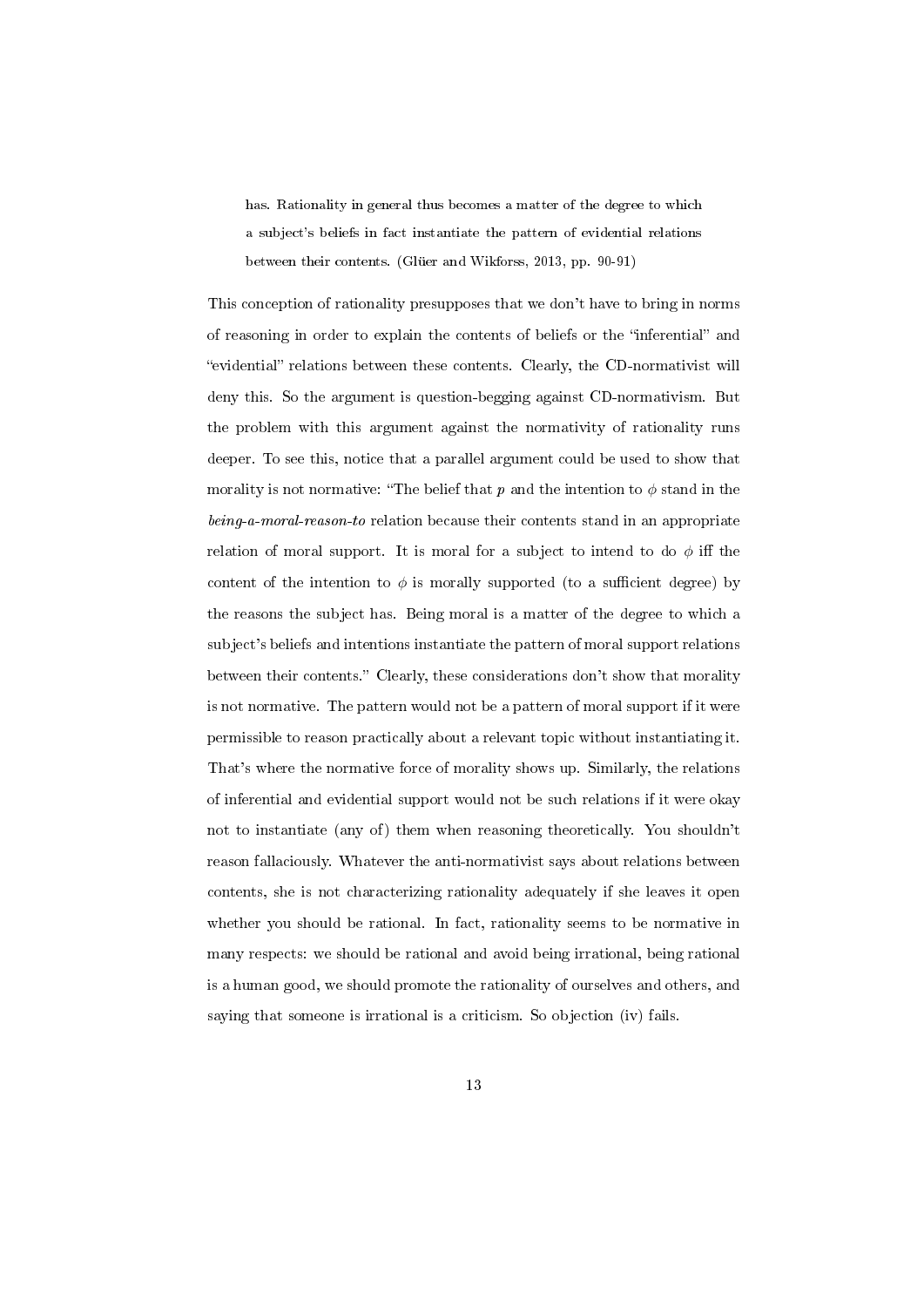What about point  $(v)$ , i.e., the claim that norms of reasoning cannot settled truth/satisfaction conditions? CE-normativists obviously need not deny this. And the same goes for CD-normativism. CD-normativism claims that normative facts are among the facts that determine the correct descriptive theory of content for a given language or mental economy. It is not the claim that normative facts are sufficient to determine the correct descriptive theory.

With these three minor points out of the way, we can return to the two central arguments against normativism.

## 4 The Argument from Constitution

In response to (A.P2), I have suggested that facts about the contents of one's beliefs imply proscriptions to reason with these beliefs in certain ways. Antinormativists have rejected proposals like this. The idea behind their argument is that norms of rationality cannot be genuinely normative because they are constitutive of having contentful mental states (Glüer and Wikforss, 2009a, pp. 46-52). According to Kathrin Gli $\chi$  eer and Asa Wikforss, this follows from two claims: First, if your acts and states are not in accordance with the norms of rationality and you are not in "mitigating circumstances," you are not a believer and, hence, the norms of rationality do not apply to you. So you cannot violate the norms of rationality if you are not in "mitigating circumstances." Second, "oughts not only imply cans, they also imply the possibility of violation," and, in particular, it must be possible to violate a norm outside of "mitigating circumstances" (Glüer and Wikforss, 2009a, p. 49).

Argument B:

 $(B.P1)$  If S's acts and states being in accordance with norms N is constitutive of  $S$  having contentful mental states, then it is impossible for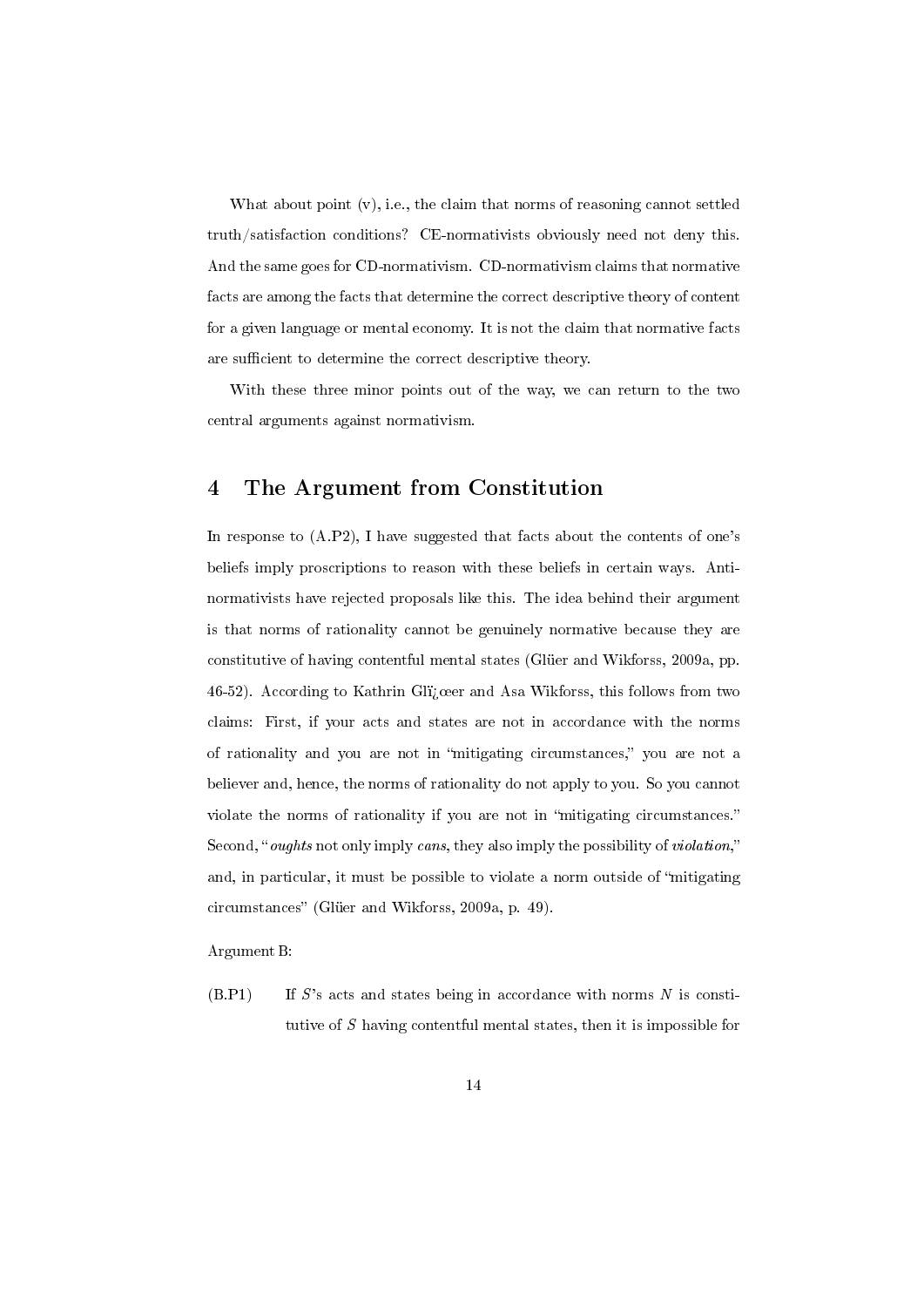$S$ 's acts and states to violate N, unless S is in "mitigating circumstances.

- $(B.P2)$  S's acts and states being in accordance with the norms of rationality (when not in "mitigating circumstances") is constitutive of  $S$  having contentful mental states.
- $(B.P3)$  If norms N are genuinely normative for S's acts or states, S's acts and states can violate  $N$  without  $S$  being in "mitigating circumstances.
- (B.C) ∴ The norms of rationality are not genuinely normative.

Anti-normativists also think that there is a further problem with the idea that the norms of rationality are constitutive of contentful states. "If the 'rules' of rationality are constitutive of thought in general, no-one can decide to follow, or be motivated by, these 'rules'' (Glüer and Wikforss, 2009a, p. 47). This point has to do with the fact that anti-normativists don't count a norm as genuinely normative unless it guides performances. I will discuss this issue in the next section.

#### Evaluating Argument B

How should the normativist react to Argument B? Regarding the second premise, the normativist should not hold that the relevant norms are constitutive in the sense of (B.P2). The normativist should hold that what (partially) constitutes that  $S$  has contentful mental states is not that  $S$ 's acts and states are in accordance with the norms of rationality, but that  $S$ 's acts and states are subject to, fall under, are assessable by these norms.

If we work with this claim about constitution, the analog for the first premise,  $(B.P1)$ , does not hold. To see this, suppose we stipulate that something is a K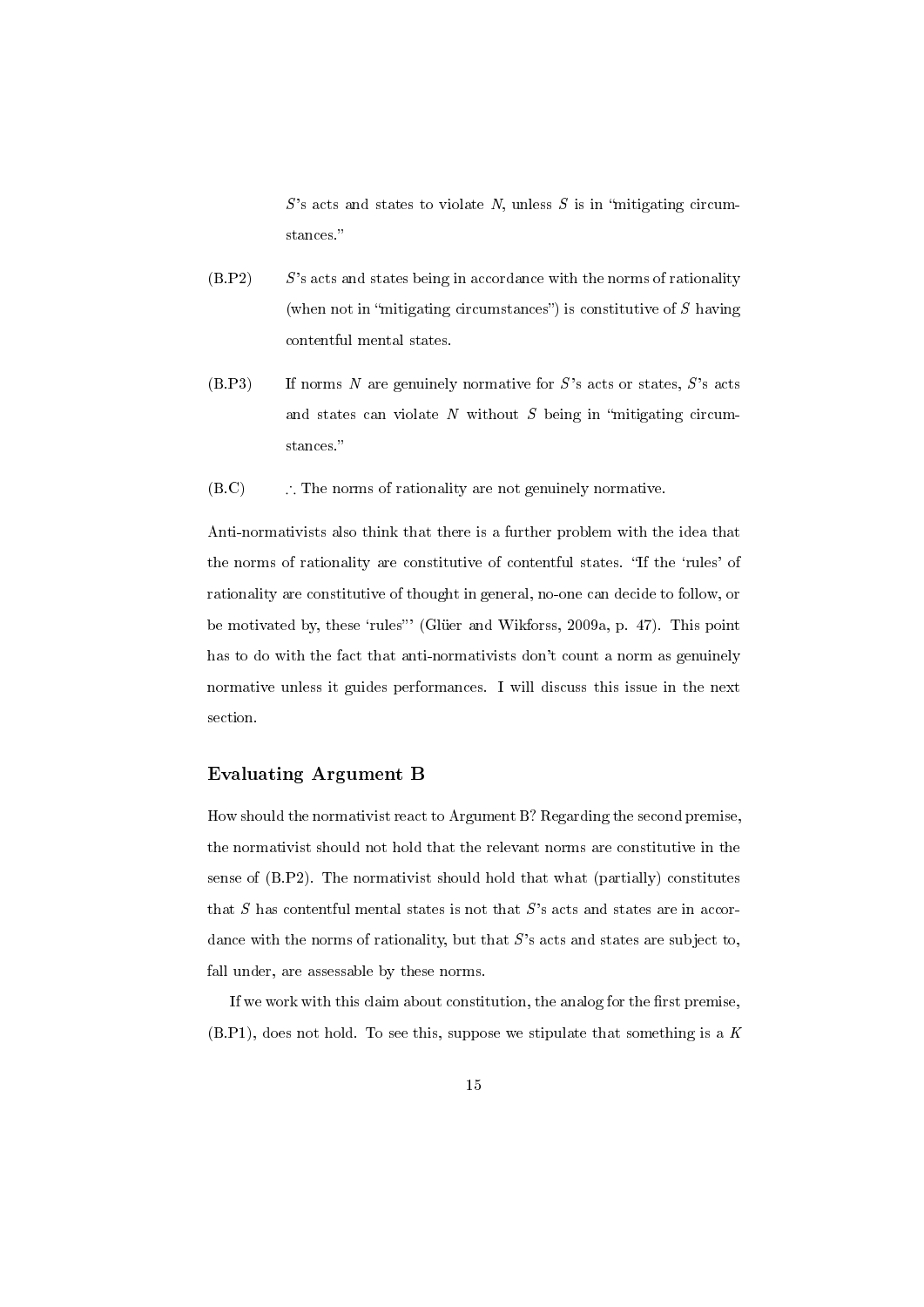just in case it falls under norm  $N$ . Falling under norm  $N$  is, thus, constitutive of being a K. Does it follow that every K that is not in accordance with N is in "mitigating circumstances"? Clearly not. Moreover, it is implausible to think that  $S$  has contentful mental states only if  $S$ 's act and states are in accordance with the norms of rationality unless she is in "mitigating circumstances." After all, if being out of line with the norms of rationality just once while outside of "mitigating circumstances" implies that you don't have contentful mental states, it is next to impossible to tell whether anyone has contentful mental states.

What matters is assessability by the norms and not compliance with them. As already intimated in Section 2, this is the basic problem with anti-normativist arguments. Let's put it to one side. Let's grant, for the sake of argument, that constitution by normative facts is a matter of being in accordance with norms. Is the argument from constitution convincing if we ignore its basic problem?

Perhaps what Glï $\chi$  eer and Wikforss really mean is that if following a rule  $R$  in most cases is constitutive of being, say, a  $K$ , there must be circumstances under which a  $K$  cannot fail to act in accordance with  $R$ . But that can't be right. Call somebody a "K" iff she follows rule R in more than  $95\%$  of the cases. Is there any particular action and any particular circumstances such that it is impossible for a  $K$  not to perform the action under these circumstances, without ceasing to be a K? Obviously not! In any particular case, a K can do anything, as long as she follows the rule in enough other cases.

Perhaps Gli $\chi$  eer and Wikforss don't think that such a principle is true in general but that there are such special circumstances for the particular case of rules of rationality, like (N3). They say:

[T]here might be further conditions such that a subject fullling them, and believing that  $p$  and that if  $p$  then  $q$ , cannot fail to believe that  $q$ . That there in fact are such conditions is very plausible even if definitive lists might prove elusive. After all, the question whether to believe  $q$  is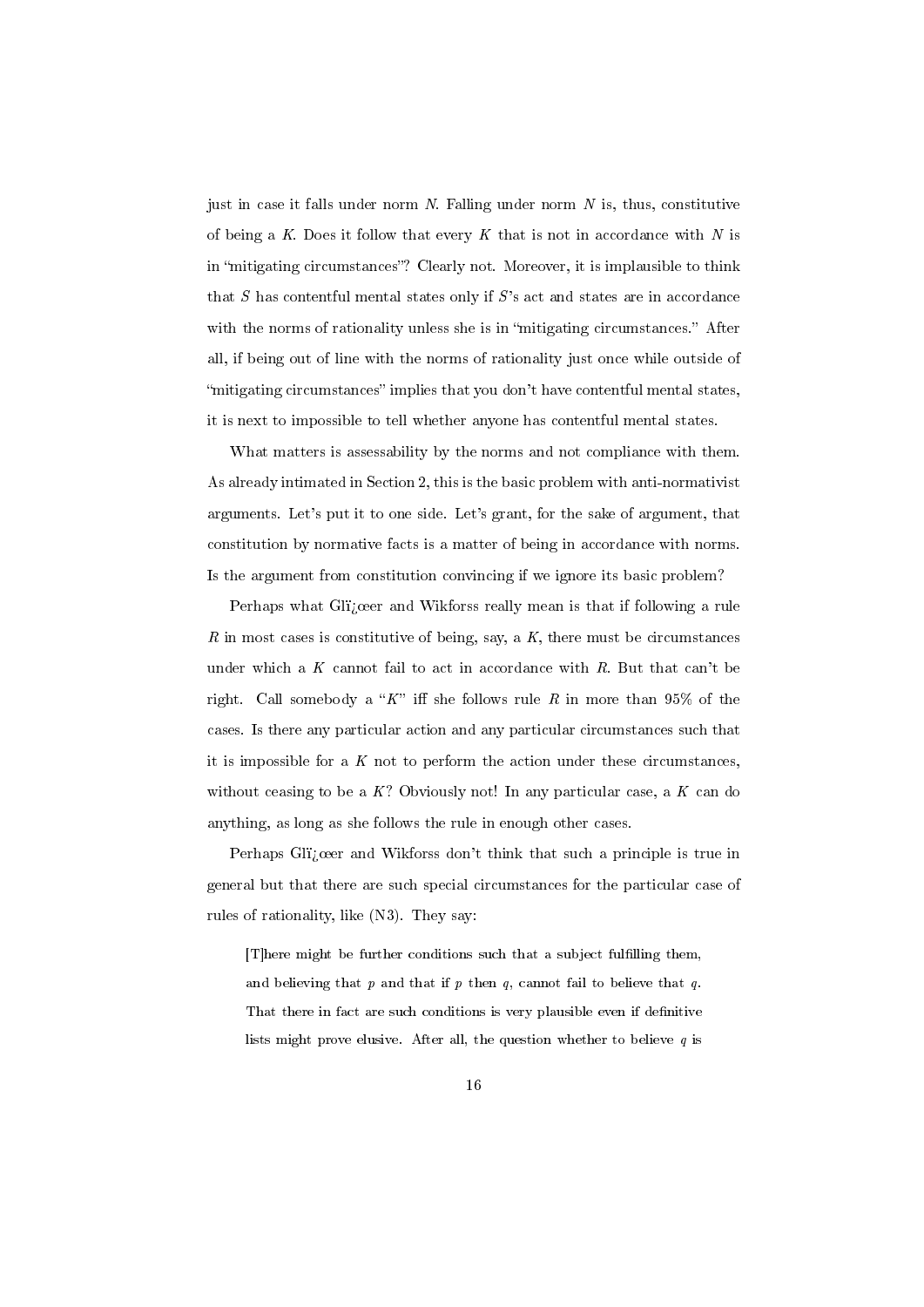simply settled once I am completely awake, fully aware of all the relevant beliefs at the same time, and give it all my attention  $-$  provided, at least, that the relevant beliefs are not too numerous or too complicated. No prescription is required to establish the connection, and no prescription can be violated. (Glüer and Wikforss, 2009a, p. 50)

Is it really plausible that there are such conditions? I don't think so. As the psychological literature on reasoning shows (e.g. work on the Wason Selection Task), people fail to draw easy, immediate inferences even if they are completely awake, fully aware of all relevant beliefs, and give the task all their attention (for an introduction see Johnson-Laird, 2006). Of course, there might be circumstances that make it nomologically necessary for the subject to reason correctly. If that is the right reading of "mitigating circumstances" in  $(B.P1)$ , however, we must also read  $(B.P3)$  in this way. But it is certainly false that if norms  $N$  are genuinely normative for  $S$ 's acts or states, then  $S$ 's acts and states can violate N when it is nomologically necessary for  $S$ 's acts and states to be in accordance with N. There simply seems to be no reading of  $(B.P1)-(B.P3)$  under which Argument B is sound.

What about  $(B.P3)$  by itself? Gli<sub>l</sub> ceer and Wikforss claim that if the rules of rationality are genuinely prescriptive, then it must be possible to violate these rules outside of "mitigating circumstances."

If a putative prescription can only be violated under `mitigating circumstances' like [`cognitive overload' and the like], the forbidden combinations thus realized would therefore not be of the right kind, the kind required by prescriptivity. [...] for instance the prescription that forbids resting your elbows on the table while dining in company. Would we think such a prescription was in force for us if we could 'violate' it only when half asleep or not paying any attention to what we are doing? Quite clearly not. And the same holds for any putative prescription to the effect that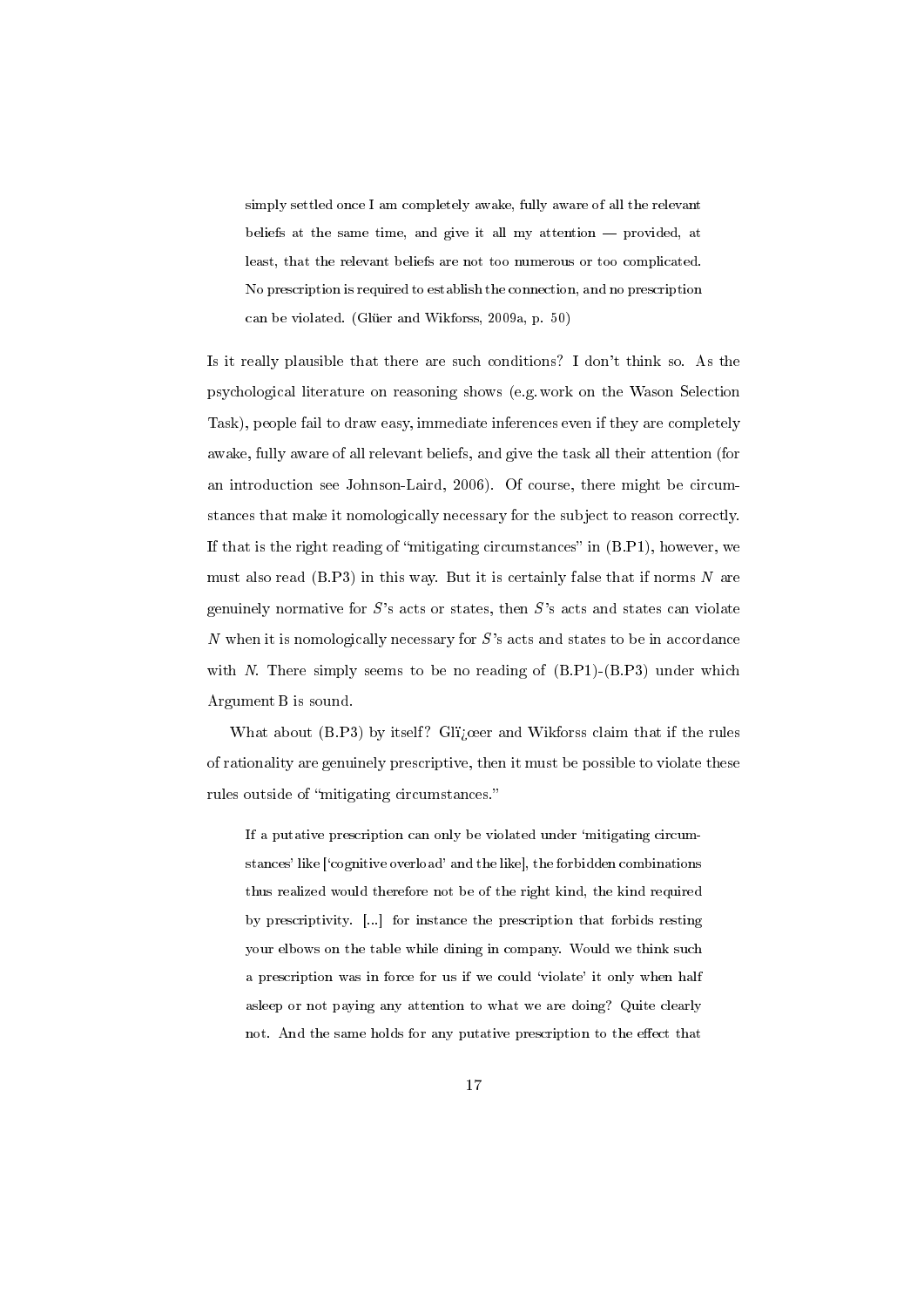subjects believing that  $p$  and that if  $p$  then  $q$  ought to believe that  $q$ . Assume that there is such a prescription. The principle that ought implies the possibility of violation requires that it could be violated even by a calm, fully awake subject with rather simple states of mind. But it cannot. (Glüer and Wikforss, 2009a, p. 50)

I see no reason to accept the idea that it must be possible to violate norms outside of "mitigating circumstances." Suppose I can only murder someone in the heat of the moment if I am in mitigating circumstances for murdering someone in the heat of the moment. Does this show that the rule "Don't murder anyone in the heat of the moment" cannot be in force for me? If by "mitigating circumstances we mean circumstances such that I cannot be sanctioned or punished for my act of murder in any way, the rule seems pointless. When we look at rules of rationality, however, this is not the situation we are in. It is simply not true that you can violate the rules of rationality only if your circumstances are such that you cannot legitimately be criticized for being irrational. That would indeed make such rules pointless. In fact, however, people often reason fallaciously and are, thereby, subject to legitimate criticism. Hence, we must reject (B.P3).

We have seen that the argument from constitution fails even if we ignore the basic problem that it focuses on compliance instead of assessability. I have ignored the issue of guidance. So let's turn to what is perhaps the ultimate stronghold of anti-normativism: the problem of guidance.

## 5 The Argument from Guidance

Anti-normativists think that normativists are committed, if their thesis is at all interesting, to the claim that the relevant norms guide subjects in their thought or talk. Different anti-normativists think this for different reasons. For Anandi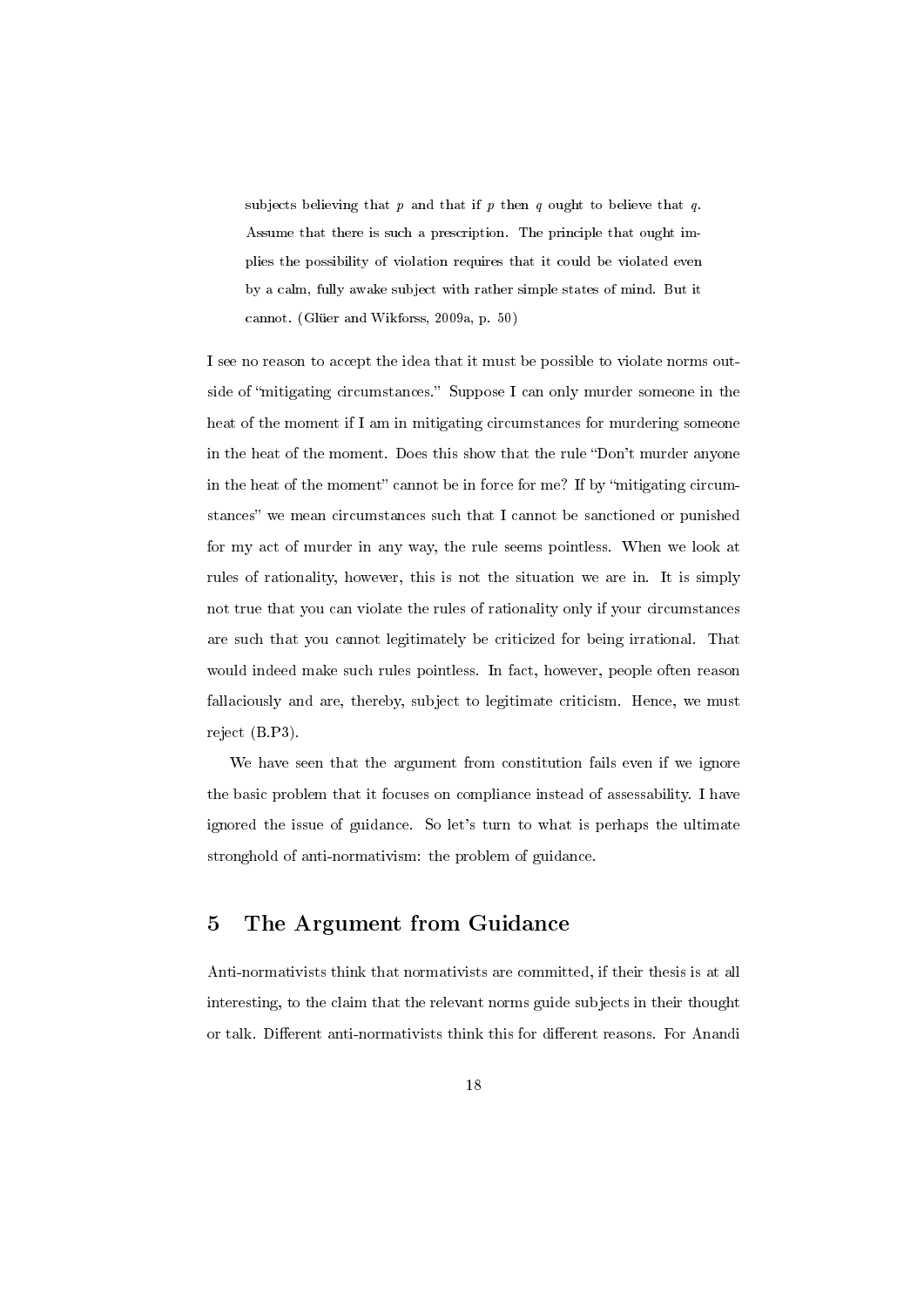Hattiangadi (2007) the normativist must think this because Hattiangadi's normativist defends semantic skepticism. Since I have no interest in defending semantic skepticism, I shall ignore this idea. Gli $\chi$  eer and Wikforss think that the requirement of guidance derives directly from the requirement that the relevant norms be prescriptive.

Along with almost everyone else in this discussion, we take the relevant normativity to be prescriptive in nature. Prescriptions, we take it, involve genuine 'oughts'; their very point is to *guide* our performances. (Glüer and Wikforss, 2009a, p. 32)

And in a paper on the normativity of belief they say:

[T]he normativist could abandon guidance and thereby genuine pre $scriptivity$   $\equiv$  in favor of some other, novel construal of normativity. Since we are only concerned with genuine prescriptivity, that would amount to accepting the conclusion of this paper. (Glüer and Wikforss, 2013, p. 82)

The idea seems to be that merely being in accordance with a norm is not a genuinely normative matter. In order to be genuinely normative, something must be a matter of rule-following and not merely of being in accordance with a rule (Glüer and Wikforss, 2009a, p. 55). But to follow a rule, the rule must guide the subject (Glüer and Pagin, 1998).

Intuitively, what is required for following a rule  $R$  is that the performances in question can be explained by reference to  $R$ . This explanation is available because S herself takes a certain attitude to  $R$ . [...] On a very natural reading, this simply means that  $R$  plays a role in the motivation S has for what she does.  $[\dots]$  I n order to be motivated by R, S needs to have a pro-attitude towards what is in accordance with  $R$ . (Glüer and Wikforss, 2009a, p. 55)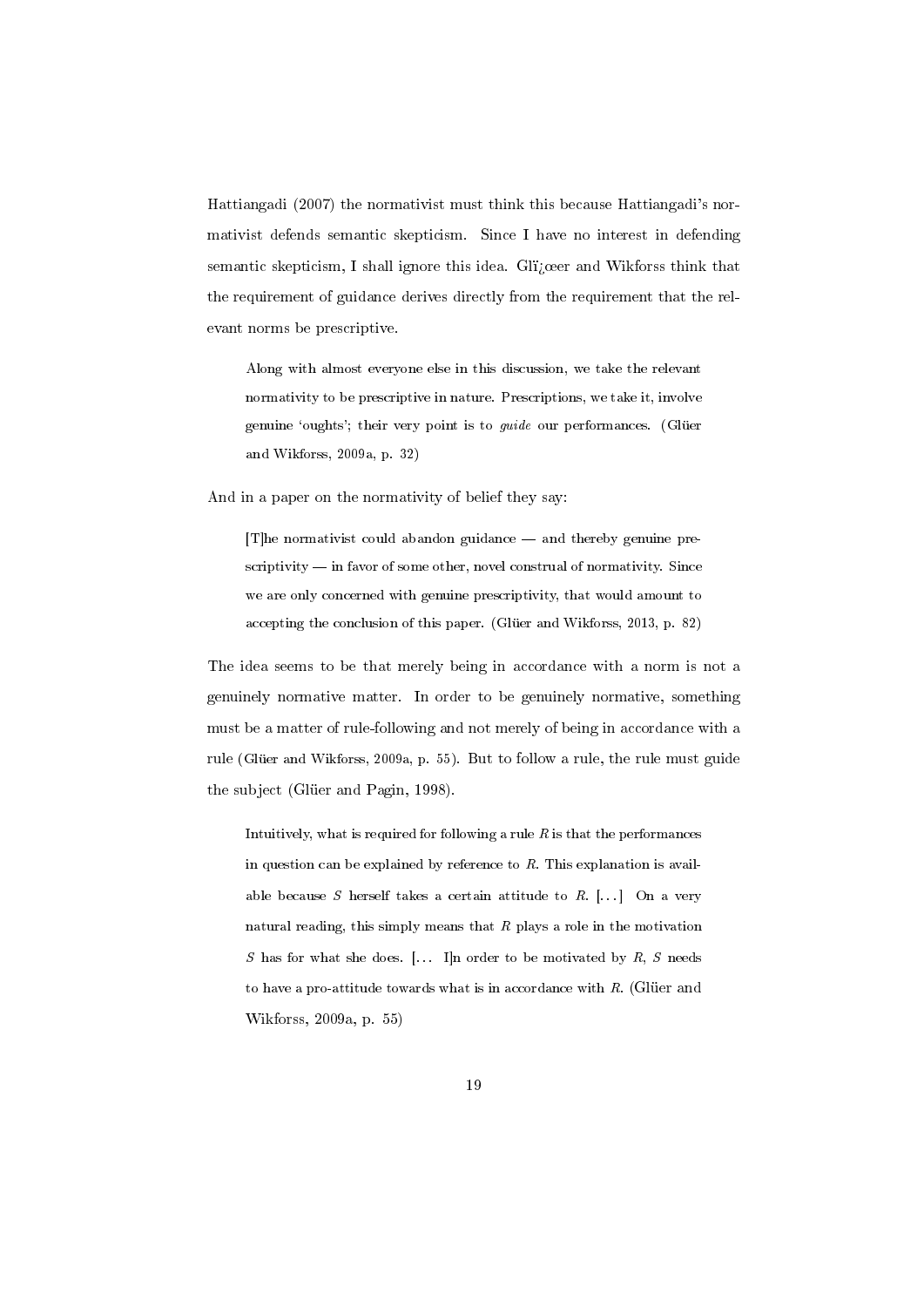This leads to what  $\overline{G}$ li $\chi$  eer and Wikforss call the "dilemma of regress and idleness" (Glüer and Wikforss, 2009a, p. 54). If the norms that the normativist cares about figure in an explanation of all contentful acts and states, this launches us on a vicious regress. After all, the pro-attitude towards what is in accordance with  $R$  is a contentful state. So a kind of normativism on which the content of all intentional states is determined by norms "cannot, on pain of vicious regress, construe any kind of intentional mental state as a condition on rule-following (Glüer and Wikforss, 2009a, p. 57). But, anti-normativists continue, something that does not require an intentional mental state cannot be a case of rule-following. And if contentful acts and states are not cases of, or the results of, rule-following, calling the standards in question "normative" is idle.

Argument C:

- (C.P1) The norms to which the normativist appeals must either guide all of the subjects contentful acts and states or they are not genuinely normative.
- (C.P2) If the relevant norms guide a contentful act or state of the subject, the subject must have enjoyed a prior contentful act or state that explains the act or state that is under the guidance of the norm.
- $(C.P3)$  It is impossible that every contentful act or state requires infinitely many prior contentful acts or states.
- $(C.C)$  ∴ The norms to which the normativist appeals are not genuinely normative.

#### Evaluating Argument C

Here again we encounter the basic problem from Section 2: anti-normativists focus on guidance and not on assessability. If we focus on assessability, we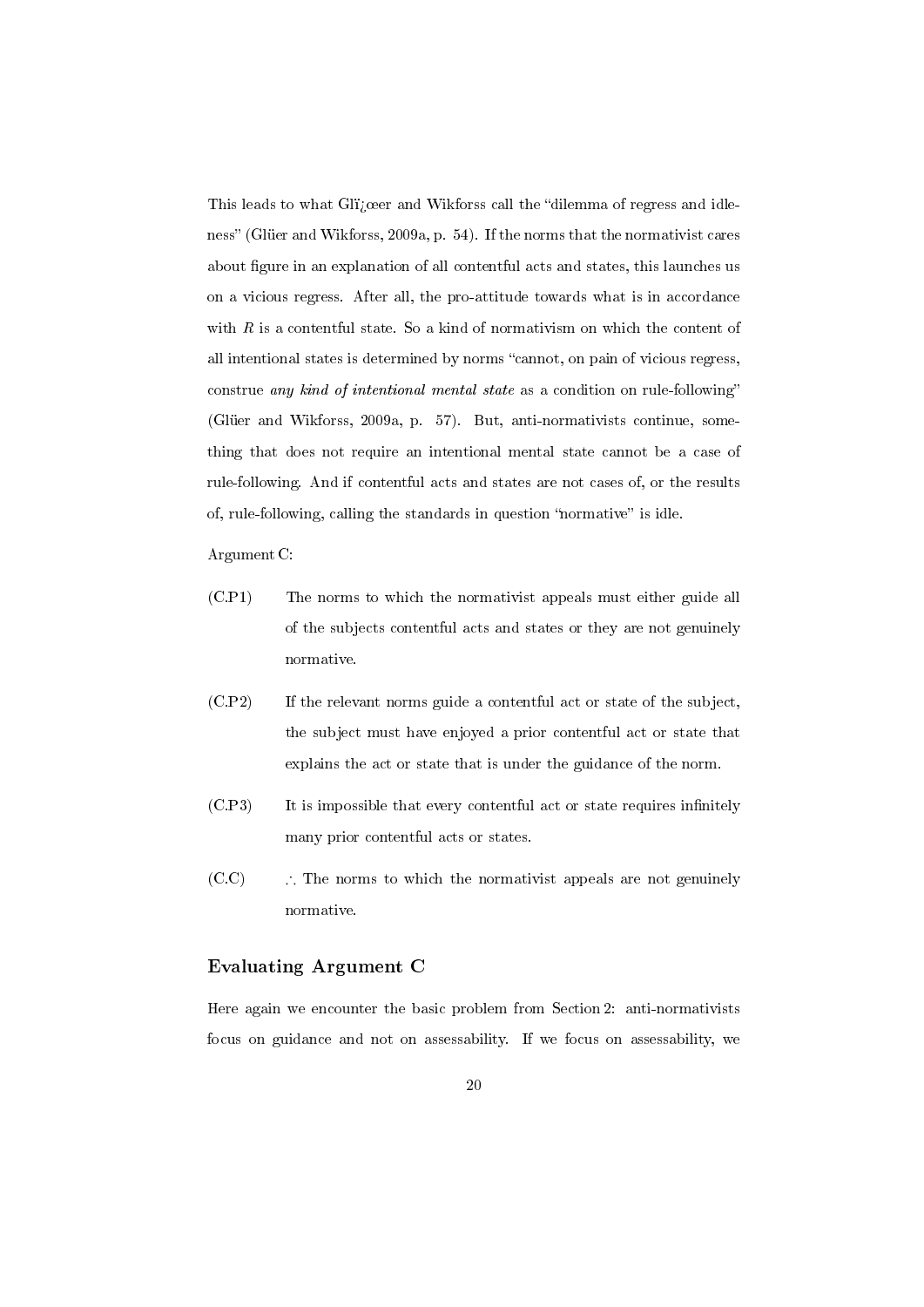should reject the third ought-condition and, hence, (C.P1). Indeed, I hold that there are genuine norms, even prescriptive norms, that are not action-guiding (see Bridges, 2014; Ginsborg, 2012).<sup>10</sup> Divine commandments, norms regarding emotions, and laws are genuinely normative and prescriptive; but they don't necessarily guide our performances. In fact, it seems that norms regarding what emotions we should feel, e.g., cannot guide us in feeling these emotions. Antinormativists, however, think that calling a standard "normative" that cannot guide anyone's compliance with it is merely to apply an idle label (Glüer and Wikforss, 2009a, p. 60). To see that this is wrong, consider the following rule:

(R) In everything you do, always be guided and motivated by the features of your act that make it right, except where they include (R), in which case you should do it without being motivated or guided by  $(R)$ .

It is in principle impossible for rule (R) to guide and motivate acts that are in accordance with  $(R)$ . But that does nothing to show that  $(R)$  cannot be a genuine norm. After all, it might be true that we ought to do the right thing for the reasons that make it right unless that would involve some kind of rulefetishism. Rejecting the guidance-requirement does not make normativism an empty claim. Rather, everyone should agree that, in general, not all genuine norms are guiding someone's performances. Acknowledging this does not require a "novel construal of normativity" (Glüer and Wikforss, 2013, p. 82). All it requires is the realization that not all norms must, can, or are meant to be applied in first-personal deliberation. If acknowledging this basic fact about norms means that I am "accepting the conclusion" of anti-normativism (Glüer

 $10$  Sellars already made a related point, when he wrote: "The point I wish to make is the obvious one that if a species of linguistic episode is not a doing in the practical sense, a performance, then the relevant rules must be rules of criticism rather than rules of performance (Sellars, 1967, p. 271). After all, norms of criticism don't necessarily guide the behavior of the person who is performing the act that is the potential target of the criticism.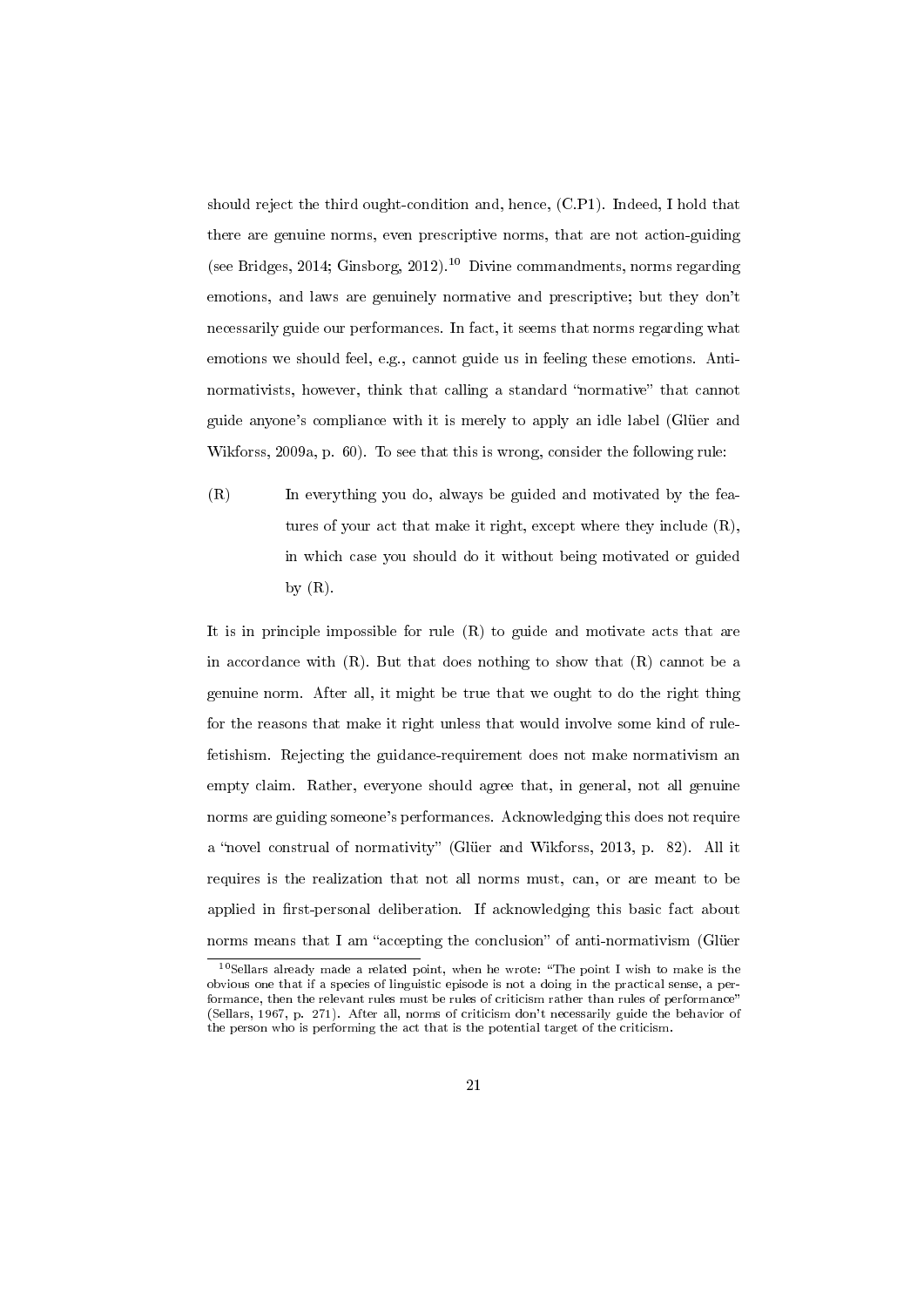and Wikforss, 2013, p. 82), this suggests that the conclusion of anti-normativism cannot be as interesting as it appears to be when formulated as "neither meaning" nor content are normative.

However, let us again ignore this basic problem for the sake of charity. Is the argument from guidance convincing once we grant, for the sake of argument, that rule-following and guidance must play a crucial role in the constitution of content or meaning?

Anti-normativists seem to think it's a problem that we cannot formulate the relevant norms before we bring ourselves under them (Glüer and Wikforss, 2009a, p. 60). No one can have a pro-attitude towards bringing herself under these norms before actually bringing herself under them. But why should this be a problem? Perhaps the anti-normativist thinks that the relevant norms must be of our own making and that we cannot make these norms unless we can think and talk about them before making them. Firstly, however, it is not clear why the normativist must hold that the relevant norms are of our own making. Of course, the normativist must hold that what normally leads to someone being able to think and talk meaningfully is, under normal circumstances, sufficient to bring the subject under the relevant norms. That does not imply, however, that we make the norms. Secondly, it is not clear why the norms cannot be of our own making if we cannot think and talk about them before making them. There is a sense in which thinking and talking are of our own "making," but we could not think and talk before we "made" thought and talk. So there must be a sense in which we can "make" something without thinking or talking about it before we "make" it. The normativist can hold that we "make" the norms that underwrite normativism in this sense  $-$  whatever that turns out to be.

Perhaps the anti-normativist's real worry is that the norms that underwrite normativism can, in principle, never guide anyone's states or  $acts - "you cannot$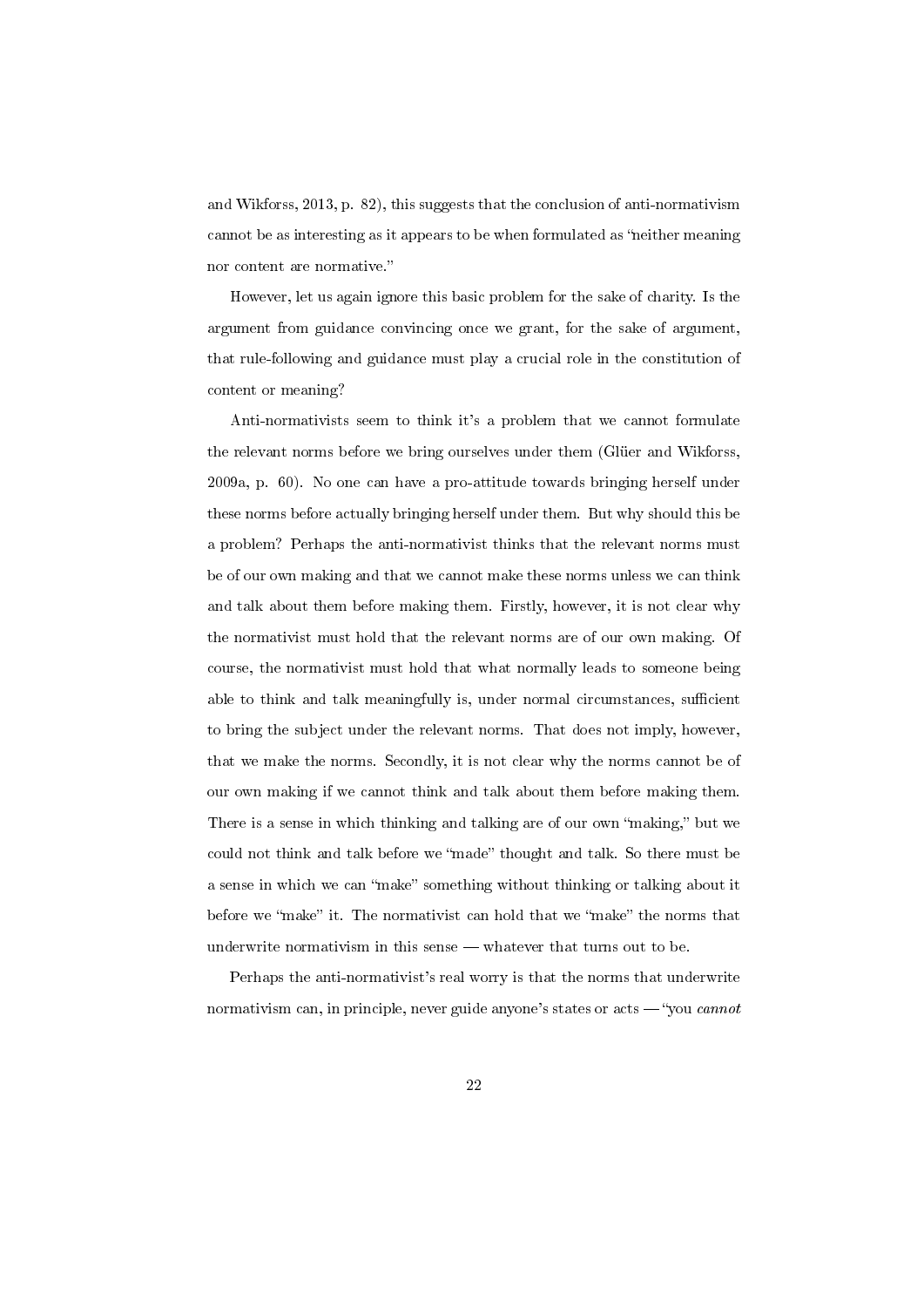even intend to follow" them (Glüer and Wikforss, 2009a, p. 60). There are two quick responses available to the normativist. Firstly, it has been doubted, on entirely independent grounds, that rule-following requires an intention to conform to the rule.<sup>11</sup> Secondly, the anti-normativist assumes that the normativist must say that all intentional acts and states are cases of, or results of, rule-following. The normativist can reject (C.P1), however, and hold that what matters is not following the norms in every case but following them in sufficiently many, or in certain, cases.<sup>12</sup> In fact, if the normativist thinks that the relevant norms crucially include norms of reasoning (as I do), it is plausible that not all contentful acts and states are the result of following these rules. After all, not all contentful acts and states are the result of reasoning.<sup>13</sup> That does not mean that the contents of one's mental states cannot be (partially) determined by norms one follows in one's reasoning.

In an attempt to rescue (C.P1), the anti-normativist might say that her target is really the claim that all contentful acts and states are cases of, or results of, rule-following. If that is right, anti-normativism is often misleadingly framed as a claim about the normativity of meaning and content, and the normativist is free to concede the point. However, the normativist need not do so. For if we understand Argument C as an argument for the claim that there must be contentful acts or states that are not cases of, or results of, rule-following, this shifts all the weight to premise (C.P2). The anti-normativist must hold that

 $11$  Masahiro Yamada (2010, p. 296) writes "it is not at all clear that rule-observing requires any intention to conform to the rules. In fact, it is not even clear that a mental representation of the rule is required - witness the enormous difficulties we typically have in spelling out the finer details of social norms even though we have no difficulties observing them.'

 $12$ We can think this even if we focus on assessability and not guidance. For perhaps following the rule in sufficiently many cases can make it the case that acts of the relevant kind are assessable by the norm.

 $13$  Anti-normativists formulate CD-normativism thus: "The content of a subject  $S$ 's thoughts is determined by the rules governing S's reasoning" (Glï<sub> $i$ </sub>ceer & Wikforss 2009a, p. 54). This does not imply that all of  $S$ 's thoughts are the product of reasoning or the result of rulefollowing, contrary to what Glï; œer and Wikforss implicate (Glüer and Wikforss, 2009a, p. 57).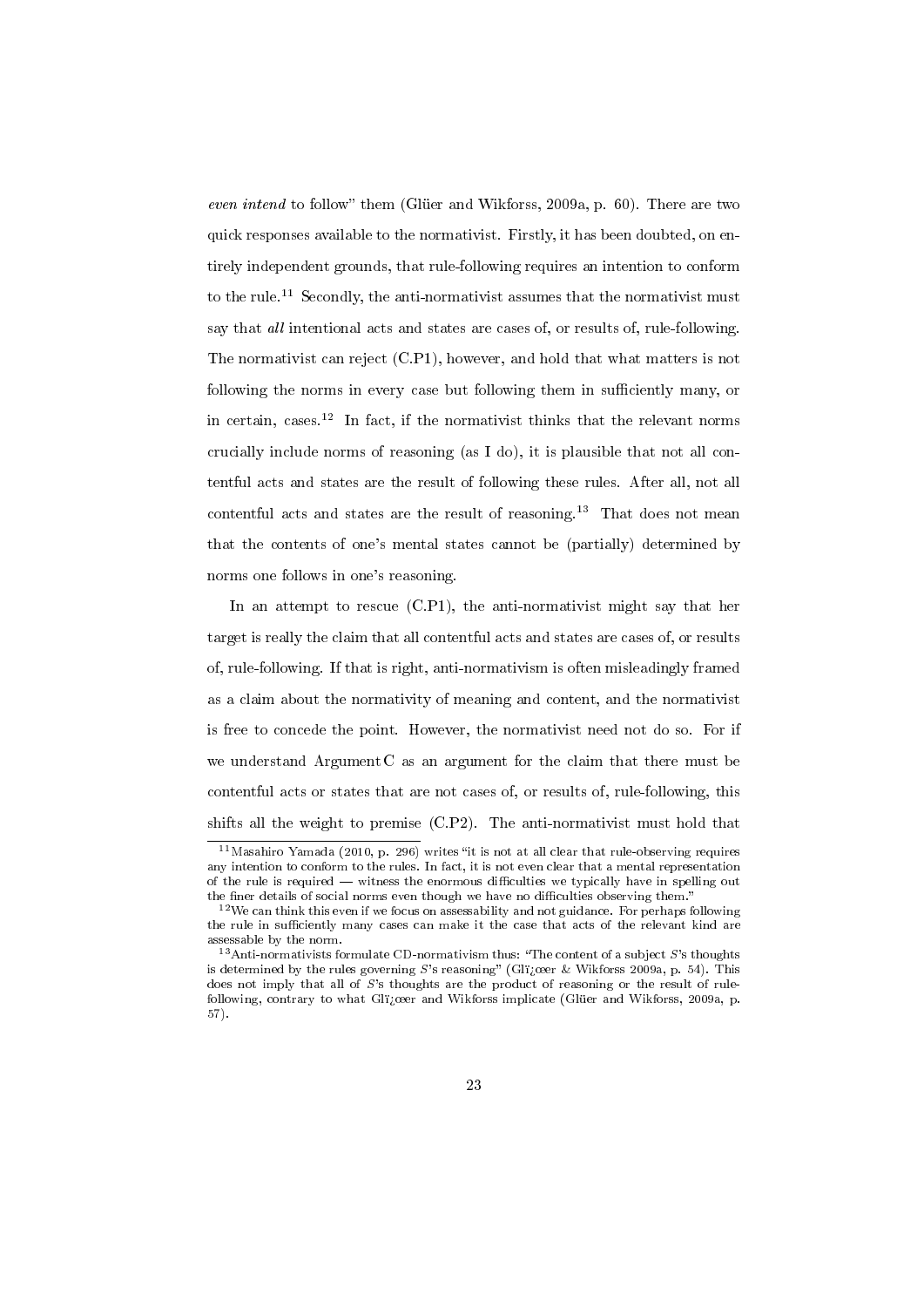there is no interesting notion of rule-following on which rule-following does not always require a prior contentful act or state (Glüer and Pagin, 1998; Glüer, 2002). I want to end this paper by suggesting that this is implausible.

Anti-normativists think that in order to follow a rule, your performance must be the result of a practical inference in which the rule occurs in the content of the premises. Let's begin with two reasons why the anti-normativist's picture of rule-following is too restrictive: First, empirical psychology tells us that we can, e.g., learn to follow the rules of an artificial grammar without having any (explicit) inkling regarding their content. In such cases, we follow a rule without the rule figuring in our (explicit) practical reasoning (for an overview see Pothos, 2007). Second, the anti-normativist's picture of rule-following makes it impossible to follow, e.g., the rule of modus ponens. On the anti-normativist's picture, following this rule must be the result of a practical inference like this one: "I want to follow *modus ponens* in my reasoning. Concluding that p would be in accordance with *modus ponens*. So, I shall conclude that  $p$ ." Now, if the conclusion of this inference itself amounts to concluding that  $p$ , this conclusion was not reached by *modus ponens* and the agent did not follow the rule of *modus* ponens, after all. If, on the other hand, the conclusion of this inference does not amount to concluding that  $p$ , then this concluding must be the result of another inference. But then, by anti-normativist's lights, the concluding cannot be an instance of following modus ponens. So, on the picture implicit in (C.P2), it is impossible to follow the rule of modus ponens. But it is implausible that there is no sense in which we can follow the rule of modus ponens. Thus, the picture of rule-following at work in Argument C must be awed. The anti-normativist might reply that her picture of rule-following is the only one that can distinguish (in a reasonable way) between genuine rule-following and merely acting in accordance with a rule. There really isn't any alternative (Glüer and Pagin,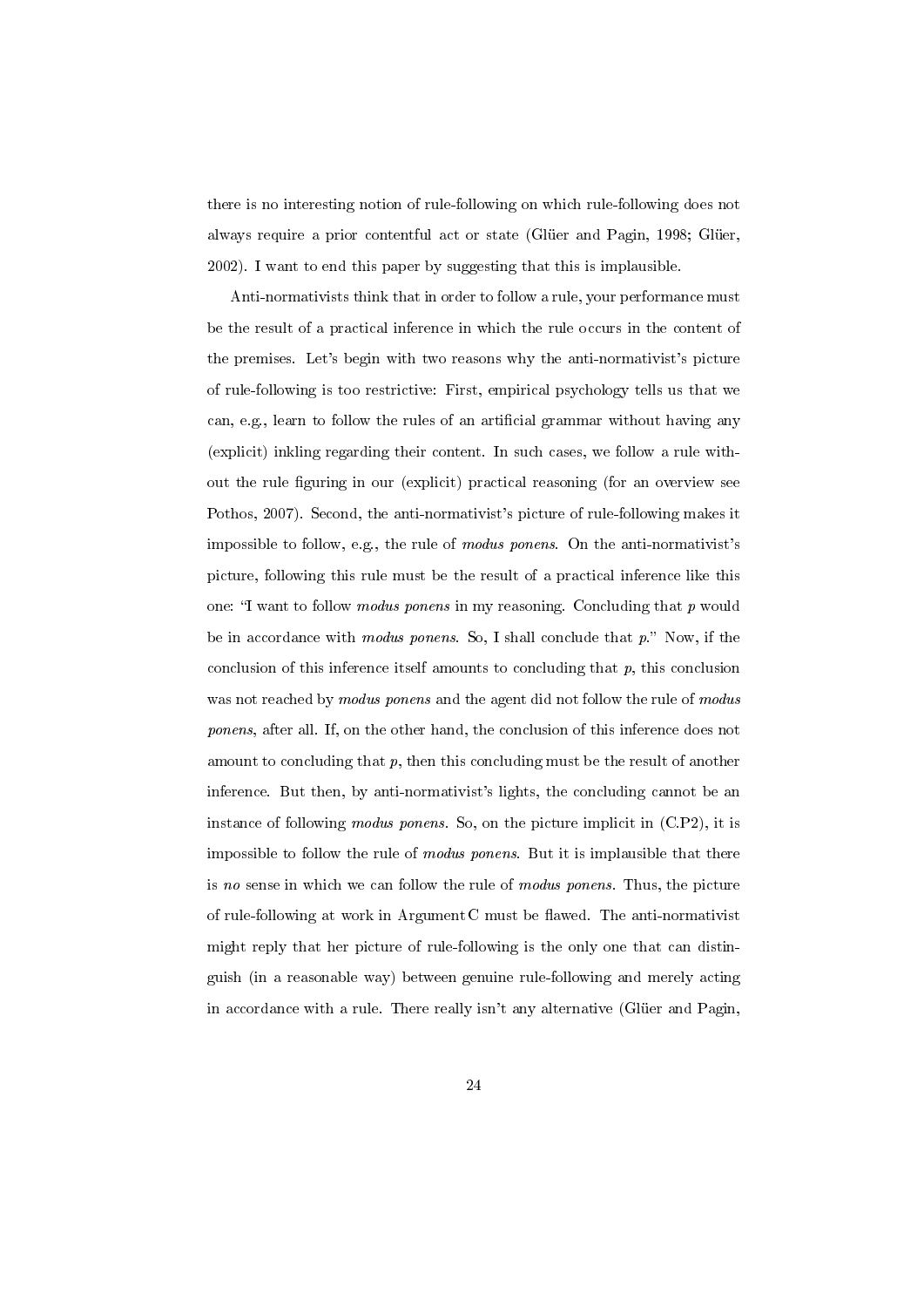1998; Glüer, 2002).

This is not the place to expound a theory of rule-following, but I think there is an alternative. Following rule R is sometimes different from merely acting in accordance with rule  $R$  in virtue of the fact that the subject tries to get it right, to do what is correct according to  $R$ , where this trying is not a matter of having any prior or independent attitude towards R. Surely, the anti-normativist will reply that you cannot try to do something without a representation of what you are trying to do figuring in your practical reasoning. But that must be wrong. After all, in making a practical inference, one is trying to do so correctly. Otherwise one wouldn't have failed by one's own lights when one makes a mistake in reasoning practically. If this required another practical inference, a vicious regress would ensue. Therefore, there must be a way of trying to do something correctly, of trying to get it right, that does not require that the act is the result of a practical inference. Indeed, your trying to reason correctly just is your reasoning.

Anti-normativists might reply that even if reasoning can be a case of rulefollowing without requiring any prior practical reasoning, it requires prior intentional states. It's impossible that all such states are the result of reasoning. The normativist can hold, however, that they are all cases of "trying to get it right." After all, when you judge, you are trying to judge truly. And this is so although judging that  $p$  does not require you to first form the judgment that judging that  $p$  would be to judge truly. It might be difficult to understand how this is possible, but it seems plainly true that when you judge, you try to judge truly and that does not imply that you first formed the belief that judging as you did is to judge truly.

The anti-normativist will object: trying to do something requires that one acts intentionally. But you cannot act intentionally if you didn't already have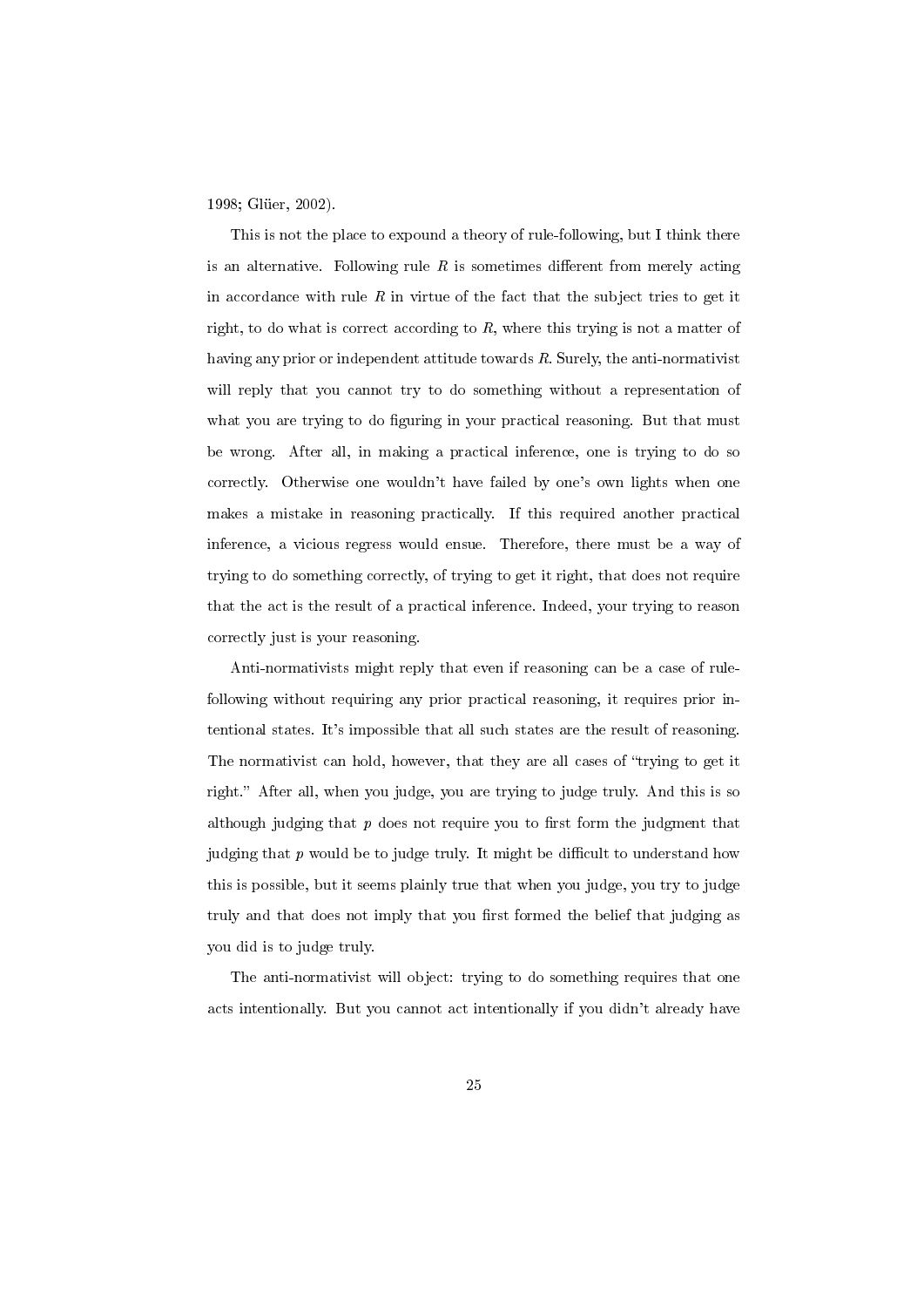contentful mental states. So how can trying to do something be constitutive of having contentful mental states? I doubt that the fact that if I am reasoning, I am trying to reason correctly, shows that reasoning is an intentional action. But we can even grant this point if we wish. In the objection, all the work is done by the "already." If the fact that  $p$  requires that it was already the case that  $q$ , it's implausible that  $q$  is constituted by  $p$ . The mere fact, however, that if  $p$ , then  $q$ , does nothing to undermine such a claim. And, surely, we can act intentionally without having any *prior* intention. Thus, we can say that when you engage in reasoning and judging for the first time, you also try to reason and judge correctly for the first time, and you have contentful mental states for the first time: all of this comes on the scene together. (Actually, I am not sure that it really makes sense to speak about the first piece of reasoning or judgment you ever performed in your life; it seems more plausible that this is a case where we should say: "light dawns gradually over the whole.")

So the argument from guidance fails even if we ignore the basic problem with the argument. It is not only unclear why the normativist should have any special interest in guidance, but even if the normativist has such an interest, the anti-normativist's conception of rule-following is implausibly restrictive.

### 6 Conclusion

I have argued that there is a basic problem with anti-normativists' considerations: they overlook that normativists may focus on assessability by norms and not on norm-compliance or guidance. Moreover, I have argued that even if we ignore this basic problem, the arguments anti-normativist have put forward still fail. So, assuming that the initial motivation for normativism is plausible, normativists are in good standing. I have not tried to show that normativism is true. What I have argued is that we have not been given good reasons to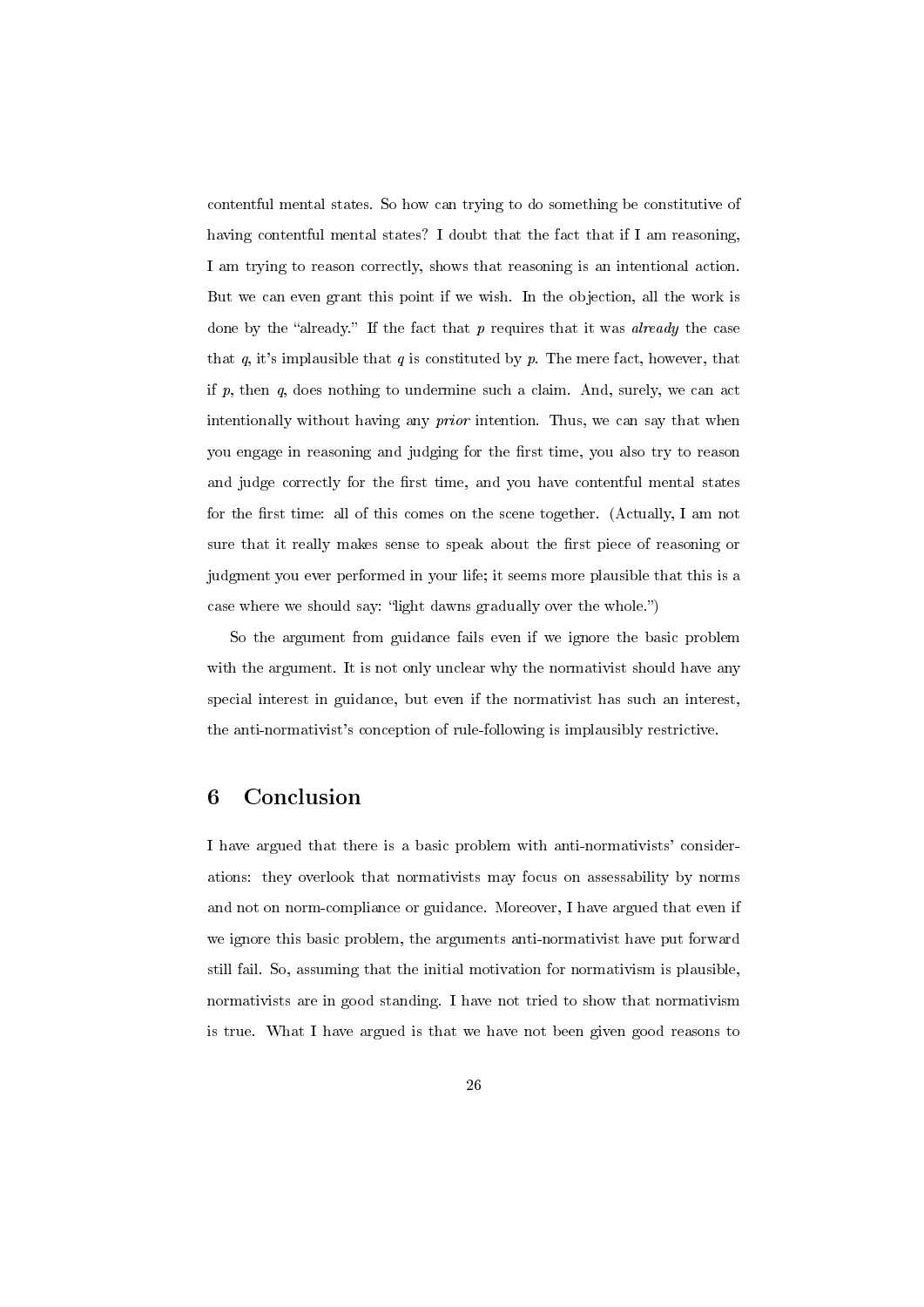believe that normativism is false.

## References

- Anscombe, G. E. M. (1981). Rules, rights and promises. In G. E. M. Anscombe (Ed.), The collected philosophical papers of G.E.M. Anscombe (vol. III), pp. 97-103. Oxford: Blackwell.
- Brandom, R. B. (1994). Making It Explicit: Reasoning, Representing, and Discursive Commitment. Cambridge, Mass.: Harvard University Press.
- Bridges, J. (2014). Rule-following skepticism, properly so called. In J. Conant and A. Kern (Eds.), Varieties of Skepticism: Essays after Kant, Wittgenstein, and Cavell, pp. 249–288. Berlin, Boston: de Gruyter.
- Bykvist, K. and A. Hattiangadi (2007). Does thought imply ought? Analy $sis\ 67(4),\ 277-285.$
- Field, H. (forthcoming). What is logical validity? In C. Caret and O. Hjortland (Eds.), Foundations of Logical Consequence. Oxford: Oxford University Press.
- Gibbard, A. (2012). Meaning and Normativity. Oxford: Oxford University Press.
- Ginsborg, H. (2012). Meaning, understanding and normativity. Aristotelian Society Supplementary Volume  $86(1)$ , 127-146.
- Glüer, K. (1999). Sprache und Regeln: zur Normativität von Bedeutung. Berlin: Akademie Verlag.
- Glüer, K. (2000). Bedeutung zwischen norm und naturgesetz. Deutsche Zeitschrift für Philosophie  $48(3)$ , 449–468.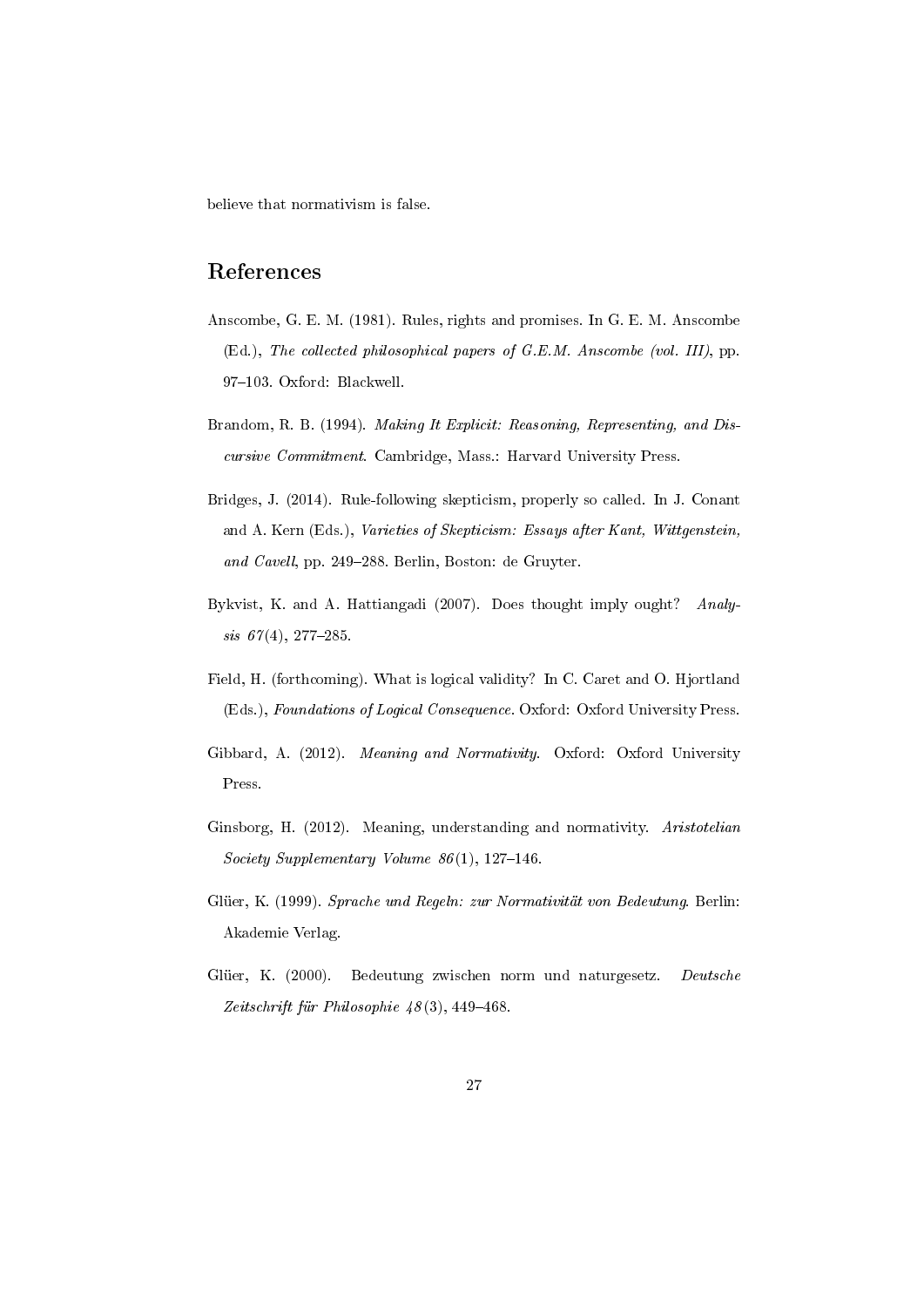- Glüer, K. (2002). Explizites und implizites Regelfolgen. In U. Baltzer and G. Schönrich (Eds.), *Institutionen und Regelfolgen*, pp. 157–175. Paderborn: Mentis.
- Glüer, K. and P. Pagin (1998). Rules of meaning and practical reasoning.  $Syn$ these  $117, 207 - 227$ .
- Glüer, K. and A. Wikforss (2009a). Against content normativity.  $Mind$  118 (469), 31-70.
- Glüer, K. and A. Wikforss (2009b). Against normativity again: reply to whiting. [Retrieved: Oct. 10., 2009]. Available from: <http://people.su.se/ kgl/Reply.
- Glüer, K. and A. Wikforss (2009c). The normativity of meaning and content. In E. N. Zalta (Ed.), The Stanford En $cyclopedia$  of Philosophy (Winter 2010 Edition). URL =  $\langle$ http://plato.stanford.edu/archives/win2010/entries/meaningnormativity/>.
- Glüer, K. and A. Wikforss (2013). Against belief normativity. In T. Chan (Ed.), The Aim of Belief, pp. 80-99. Oxford: Oxford University Press.
- Glüer, K. and A. Wikforss (2015). Meaning normativism: Against the simple argument. Organon  $F$  22(1), 63-73.
- Glock, H.-J. (1992). Wittgenstein vs. Quine on logical necessity. In S. Teghrarian, A. Serafini, and J. Hintikka (Eds.), Wittgenstein and contemporary phi- $\emph{losophy}$ , pp. 154–186. Wakefield, NH: Longwood Academic.
- Hattiangadi, A. (2006). Is meaning normative? Mind & Language 21(2), 220-240.
- Hattiangadi, A. (2007). Oughts and thoughts: rule-following and the normativity of content. Oxford & New York: Oxford University Press.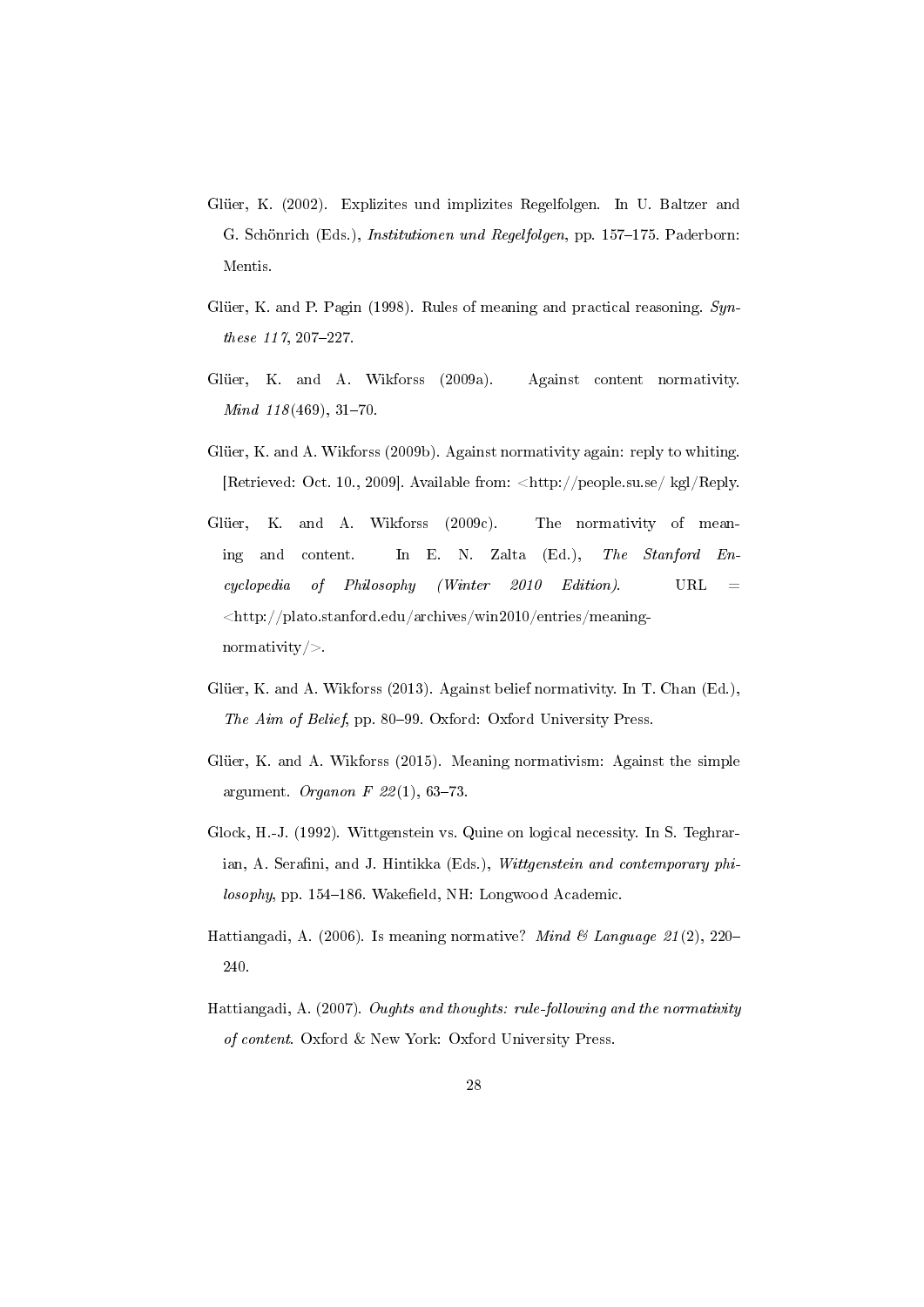- Hattiangadi, A. (2009). Some more thoughts on semantic oughts: a reply to daniel whiting. Analysis  $69(1)$ , 54–63.
- Johnson-Laird, P. (2006). How We Reason. Oxford: Oxford University Press.
- Kripke, S. A. (1982). Wittgenstein on rules and private language: an elementary exposition. Cambridge, Mass.: Harvard University Press.
- MacFarlane, J. (2005). Making sense of relative truth. Proceedings of the Aristotelian Society  $105(3)$ , 305-323.
- MacFarlane, J. (2014). Assessment Sensitivity: Relative Truth and its Applications. Oxford: Clarendon Press.
- McDowell, J. (1984). Wittgenstein on following a rule. Synthese  $58(3)$ , 325-363.
- Millar, A. (2004). Understanding people: normativity and rationalizing explanation. Oxford: Clarendon Press.
- Pothos, E. M. (2007). Theories of artificial grammar learning. Psychological  $Bulletin 133(2), 227–244.$
- Sellars, W. (1967). Some reflections on thoughts and things. Nous  $1(2)$ , 97-121.
- Stalnaker, R. C. (1997). Reference and necessity. In B. Hale and C. Wright (Eds.), A Companion to the Philosophy of Language, pp. 534–554. Blackwell.
- Whiting, D. (2007). The normativity of meaning defended. Analysis  $67(2)$ , 133-140.
- Whiting, D. (2009). Is meaning fraught with ought? Pacific Philosophical  $Quarterly 90(4), 535-555.$
- Yalcin, S. (2011). Nonfactualism about epistemic modality. In A. Egan and B. Weatherson (Eds.), *Epistemic Modality*, pp. 295-332. Oxford: Oxford University Press.